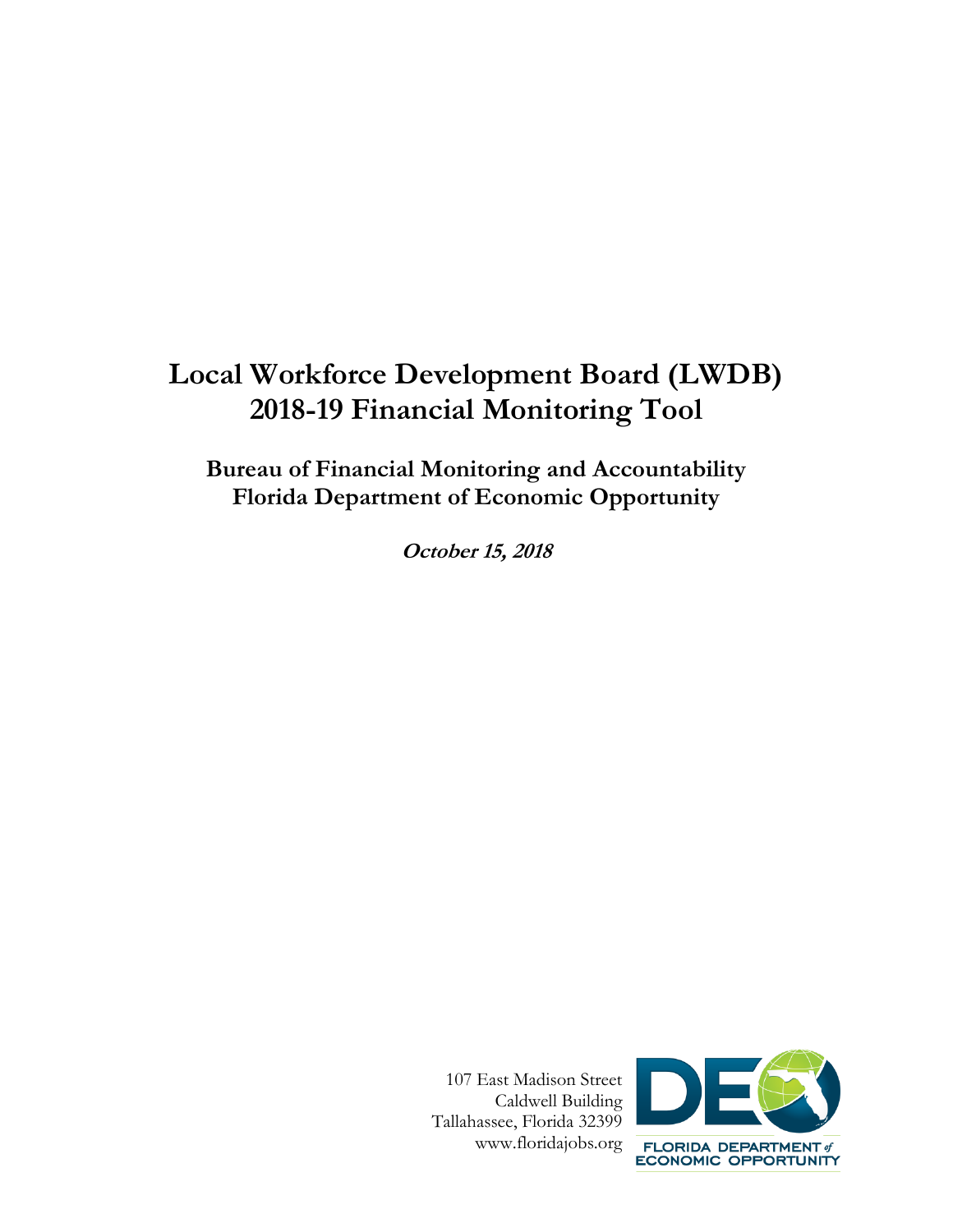### **TABLE OF CONTENTS**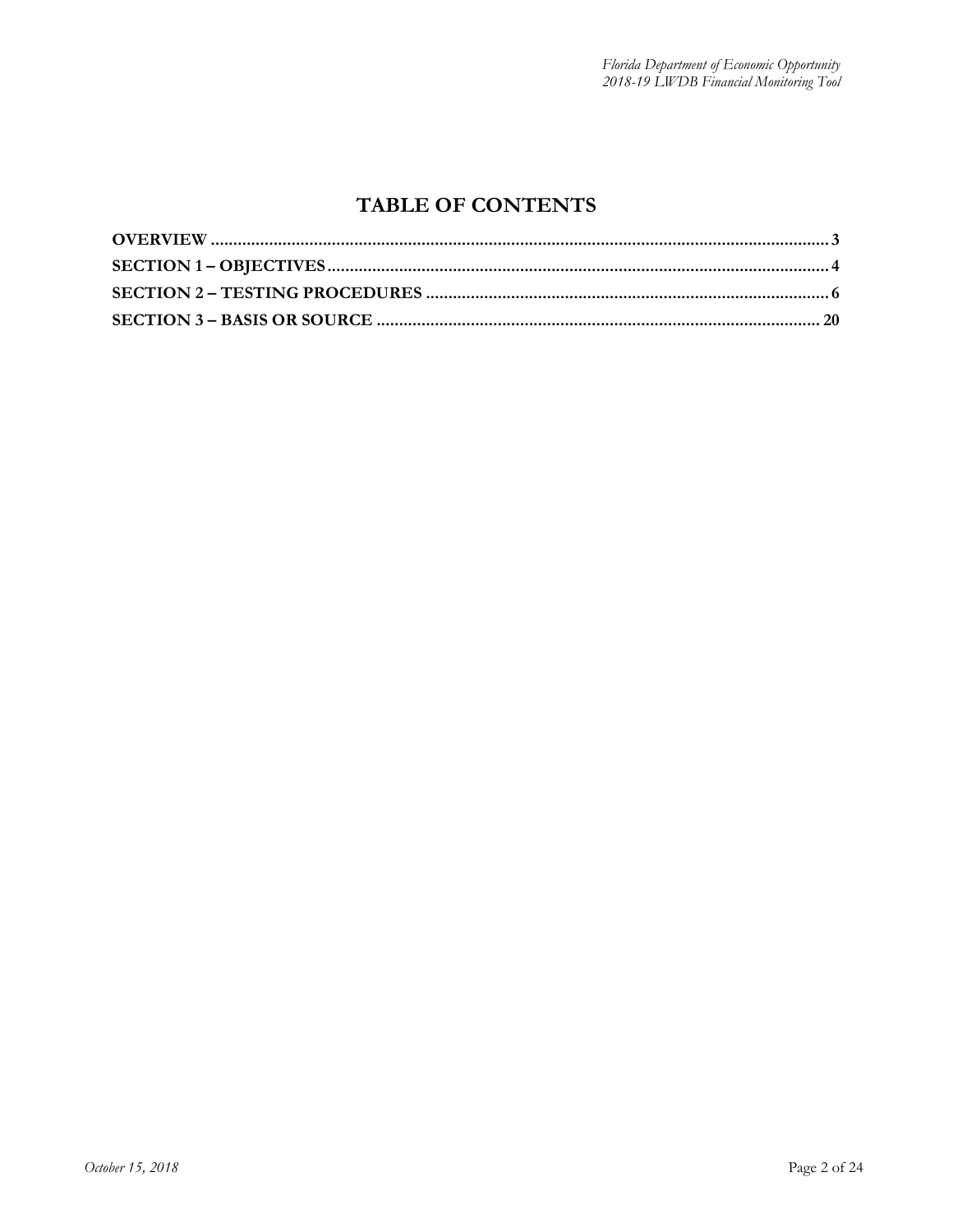### <span id="page-2-0"></span>**OVERVIEW**

#### **Purpose:**

The Financial Monitoring Tool (tool) was developed to provide the framework for monitoring activities to be performed for Local Workforce Development Board (LWDB) subrecipients of the Department of Economic Opportunity (DEO). As set forth in the following authoritative publications, DEO is required to perform monitoring of its subrecipients:

- Workforce Innovation and Opportunity Act (WIOA), Section 184
- 31 USC 7502(f)(2)(B), Single Audit Act Amendments of 1996, (Pub. L.104-156),
- 2 CFR Part 200, Uniform Administrative Requirements, Cost Principles, and Audit Requirements for Federal Awards
- 20 CFR 667, Administrative Provisions Under Title I of the Workforce Investment Act
- Federal granting agency regulations, including:
	- o 29 CFR 95.21 and 97.20, Standards for financial management systems
	- o 29 CFR 95.51 and 97.40, Monitoring and reporting program performance
- (Florida's) Chief Financial Officer Memorandum No. 06

The tool reflects the financial monitoring universe for the LWDBs. Based upon the risk assessment, DEO will determine the sections and depth to be performed for each LWDB.

**Document Contents:** This document contains the following sections of information:

- **Section 1 – Objectives** Objectives are the major areas for review.
- **Section 2 – Testing Procedures** Lists the procedures that will be executed as part of monitoring activities.
- **Section 3 – Basis or Source** Lists the documents and resources which are to be used by the monitoring teams to evaluate compliance.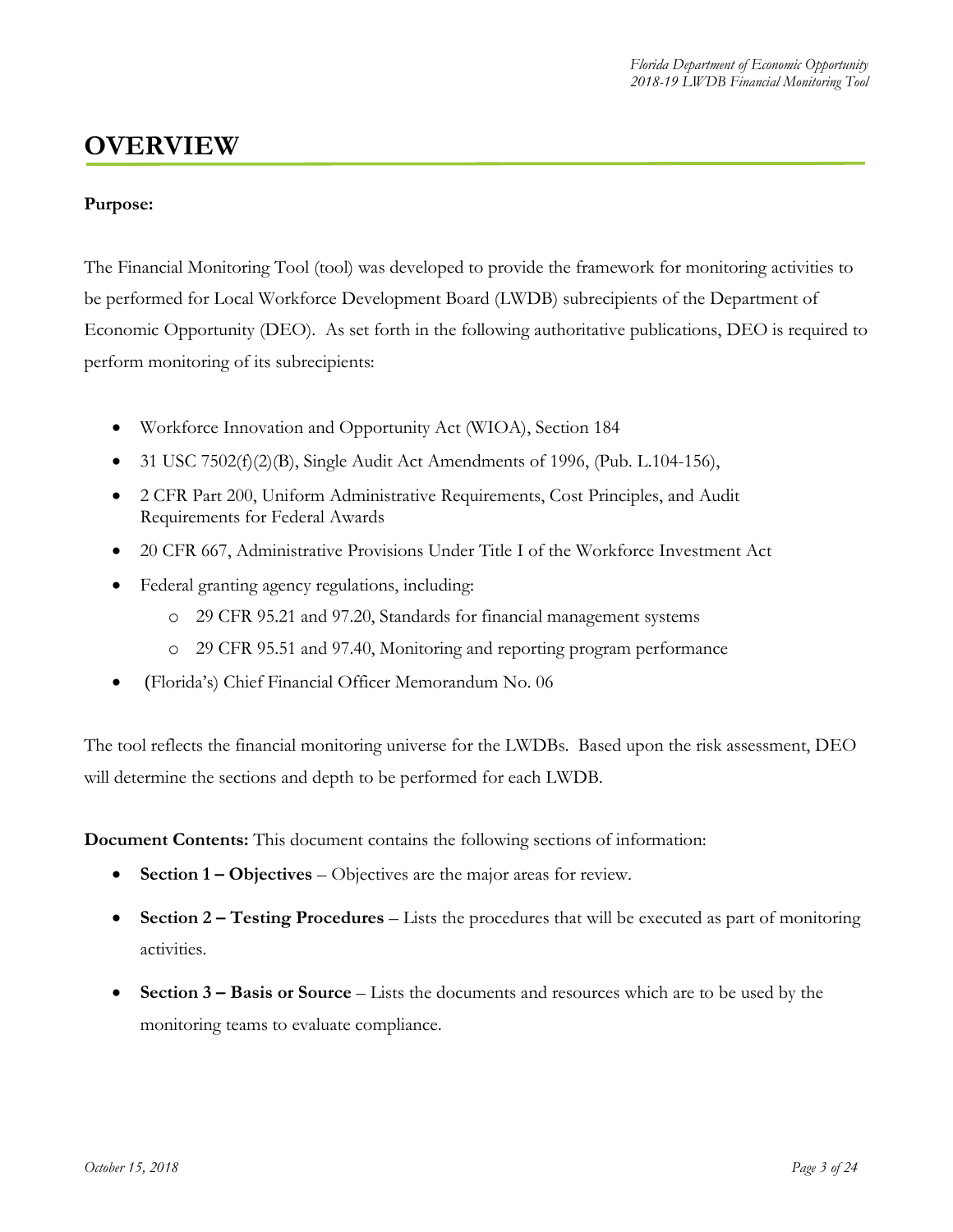## <span id="page-3-0"></span>**SECTION 1 – OBJECTIVES**

The following are the major areas for review (Objectives) and the projected outcome of the review (Purpose). Testing procedures described later in this document are focused on meeting the overall purpose of an objective.

| <b>Objective Name</b>                                                                          | Purpose                                                                                                                                                                                                                                                                                                                                                                                   |
|------------------------------------------------------------------------------------------------|-------------------------------------------------------------------------------------------------------------------------------------------------------------------------------------------------------------------------------------------------------------------------------------------------------------------------------------------------------------------------------------------|
| 1.0                                                                                            | To determine if the corrective actions were implemented as described in                                                                                                                                                                                                                                                                                                                   |
| <b>Prior Year Corrective</b>                                                                   | the prior year monitoring report and/or the approved preventive /                                                                                                                                                                                                                                                                                                                         |
| <b>Action Follow-up</b>                                                                        | corrective action plan.                                                                                                                                                                                                                                                                                                                                                                   |
| 2.0<br><b>Financial Management</b><br><b>Systems</b>                                           | To gain an understanding of the financial management systems processes<br>and assess whether the existing policies and procedures provide for<br>accurate, current and complete disclosure of the financial results of each<br>grant program.                                                                                                                                             |
| 3.0                                                                                            | To gain an understanding of the internal control processes in order to                                                                                                                                                                                                                                                                                                                    |
| <b>Internal Control</b>                                                                        | assess whether the internal controls reasonably assure compliance with                                                                                                                                                                                                                                                                                                                    |
| Environment                                                                                    | federal laws, regulations, and program compliance requirements.                                                                                                                                                                                                                                                                                                                           |
| 4.0                                                                                            | To determine if appropriate and sufficient cash management and revenue                                                                                                                                                                                                                                                                                                                    |
| <b>Cash Management and</b>                                                                     | recognition procedures are in place and being followed, in accordance                                                                                                                                                                                                                                                                                                                     |
| <b>Revenue Recognition</b>                                                                     | with federal and state requirements, and organizational policies.                                                                                                                                                                                                                                                                                                                         |
| 5.0                                                                                            | To determine if the required reconciliations between the financial records                                                                                                                                                                                                                                                                                                                |
| <b>SERA Reporting and</b>                                                                      | and SERA have been appropriately performed on a timely basis and                                                                                                                                                                                                                                                                                                                          |
| Reconciliation                                                                                 | adequately documented.                                                                                                                                                                                                                                                                                                                                                                    |
| 6.0                                                                                            | To determine if all prepaid program items are adequately safeguarded,                                                                                                                                                                                                                                                                                                                     |
| <b>Prepaid Program Items</b>                                                                   | managed, tracked and reported.                                                                                                                                                                                                                                                                                                                                                            |
| 7.0                                                                                            | To review the General Ledger and Cost Allocation Statistics for items to                                                                                                                                                                                                                                                                                                                  |
| <b>General Ledger and Cost</b>                                                                 | be included in disbursement samples, desk reviews, on-site reviews, or                                                                                                                                                                                                                                                                                                                    |
| <b>Allocation Statistics</b>                                                                   | additional follow-up.                                                                                                                                                                                                                                                                                                                                                                     |
| 8.0<br><b>Payroll and Personnel</b><br><b>Activity Report (PAR)</b><br>Testing                 | To determine if payroll records are properly maintained for all<br>employees; determine if PARs comply with applicable cost principles;<br>verify salary and benefit costs are charged/allocated to funding sources in<br>accordance with the PAR, Cost Allocation Plan, or ICRP; determine if<br>timely and accurate procedures are established and followed for separated<br>employees. |
| 9.0<br><b>Salary &amp; Bonus Cap</b>                                                           | To determine if the salary and bonuses paid to employees and charged to<br>grant programs are subject to the Salary and Bonus Cap for the calendar<br>year, and ensure it does not exceed the cap.                                                                                                                                                                                        |
| 10.0<br><b>Purchasing/Procurements</b>                                                         | To determine if purchasing/procurement transactions comply with the<br>appropriate federal or state procurement laws, and organizational<br>policies.                                                                                                                                                                                                                                     |
| 11.0 Contracting /<br><b>Contract Monitoring</b><br>(Goods and Services for the<br>LWDB's use) | To determine if the contracting process and contract monitoring comply<br>with federal/state requirements, and organizational policies.                                                                                                                                                                                                                                                   |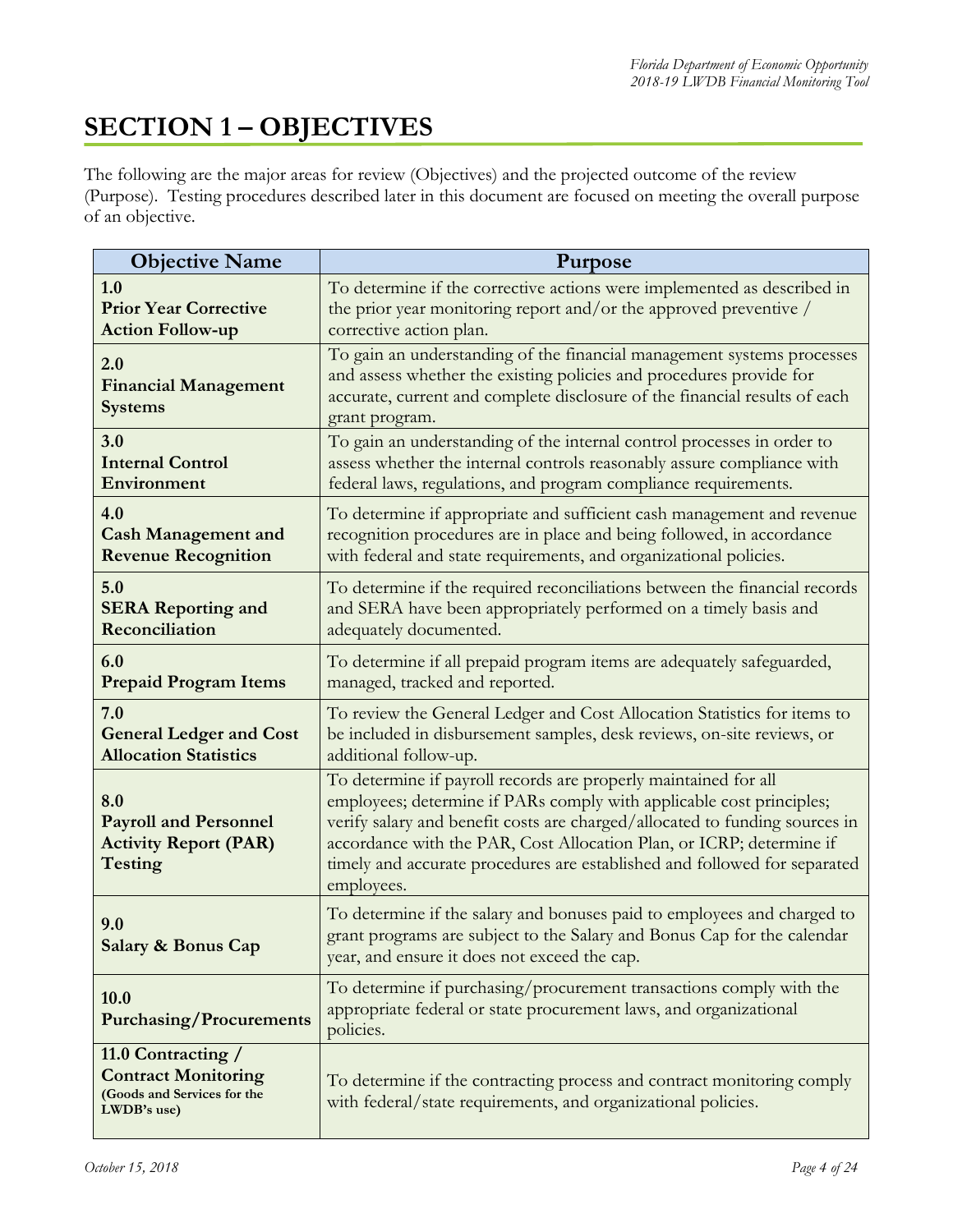| <b>Objective Name</b>                                                                                                    | <b>Purpose</b>                                                                                                                                                       |
|--------------------------------------------------------------------------------------------------------------------------|----------------------------------------------------------------------------------------------------------------------------------------------------------------------|
| 12.0<br>Subawarding /<br><b>Subrecipient Monitoring</b><br>(Services for carrying out a portion<br>of the Federal award) | To determine if the LWDB's subawarding and subrecipient monitoring<br>activities comply with federal requirements, and the organizations policies<br>and procedures. |
| 13.0                                                                                                                     | To determine if property management activities comply with federal                                                                                                   |
| <b>Property Management</b>                                                                                               | requirements, and the organizations policies and procedures.                                                                                                         |
| 14.0                                                                                                                     | To determine if non-payroll related disbursements are reasonable,                                                                                                    |
| <b>Disbursement Testing</b>                                                                                              | necessary, allocable and properly recorded in the financial records.                                                                                                 |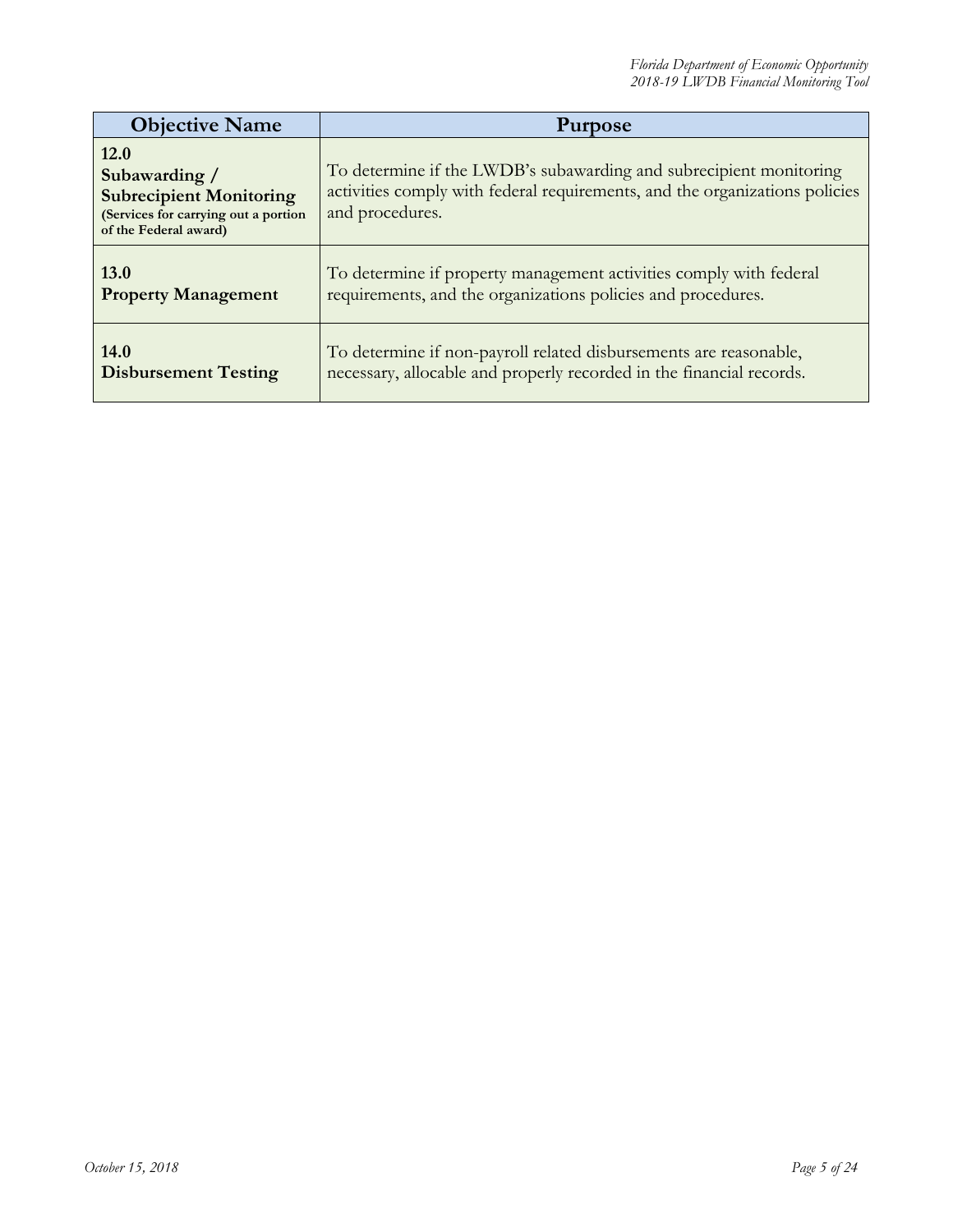### <span id="page-5-0"></span>**SECTION 2 – TESTING PROCEDURES**

The following tasks are to be performed annually via desk review(s) or site visit(s).

| Procedure<br>Number | <b>Objective/Testing Procedure</b>                                                                                                                                                                                                                                                                                     |
|---------------------|------------------------------------------------------------------------------------------------------------------------------------------------------------------------------------------------------------------------------------------------------------------------------------------------------------------------|
| 1.0                 | <b>Prior Year Corrective Action Follow-up</b>                                                                                                                                                                                                                                                                          |
| 1.1                 | Review prior year monitoring report. Provide a summary list of all items from the prior<br>year report. Determine if any follow up is needed/corrective was taken.                                                                                                                                                     |
| 1.2                 | Document recurrence of prior year items, as appropriate.                                                                                                                                                                                                                                                               |
| 2.0                 | <b>Financial Management Systems</b>                                                                                                                                                                                                                                                                                    |
| 2.1                 | Conduct interviews with members from each of the following groups to determine<br>whether the existing financial management policies and procedures provide for accurate,<br>current and complete disclosure of the financial results of each grant program.<br>Key staff include:                                     |
| 2.2                 | Finance Management Personnel - Chief Financial Officer, Finance Director, etc.                                                                                                                                                                                                                                         |
| 2.3                 | Operations Personnel - Operations/Program Manager, Vice President, Assistant<br>Executive Director, Director of Information Technology Services, etc.                                                                                                                                                                  |
| 2.4                 | Human Resources Personnel - Human Resources Director, etc.                                                                                                                                                                                                                                                             |
| 2.5                 | Purchasing Manager or other staff assigned these duties.                                                                                                                                                                                                                                                               |
| 2.6                 | Obtain and review policies and procedures and other documentation to determine if the<br>LWDB's financial management system addresses the following standards:                                                                                                                                                         |
| 2.7                 | Accurate, current and complete disclosure of the financial results of each federal award<br>or program is maintained.                                                                                                                                                                                                  |
| 2.8                 | Records adequately identify the source and application of funds for federally-funded<br>activities. These records must contain information pertaining to Federal awards,<br>authorizations, obligations, unobligated balances, assets, expenditures, income, and<br>interest and be supported by source documentation. |
| 2.9                 | Effective control over and accountability for all funds, property and other assets are<br>maintained.                                                                                                                                                                                                                  |
| 2.10                | Comparison of expenditures with budget amounts for each federal award are<br>performed.                                                                                                                                                                                                                                |
| 2.11                | Written procedures to minimize the time elapsing between the cash draw down of<br>funds from DEO and the payment of expenditures are in place.                                                                                                                                                                         |
| 2.12                | Written procedures for determining the allowability of costs in accordance with<br>applicable cost principles and terms and conditions of each grant program are in place.                                                                                                                                             |
| 2.13                | Determine if processes and procedures are in place regarding compliance with two<br>provisions of the Sarbanes-Oxley Act (SOX) that apply to all corporate entities, including<br>non-profit organizations. The two provisions applicable to non-profit organizations are:                                             |
| 2.14                | It is illegal for any corporate entity to punish whistleblowers or retaliate against any<br>employee who reports suspected cases of fraud or abuse (SOX, Section 1107, Section<br>1513 of Title 18, USC).                                                                                                              |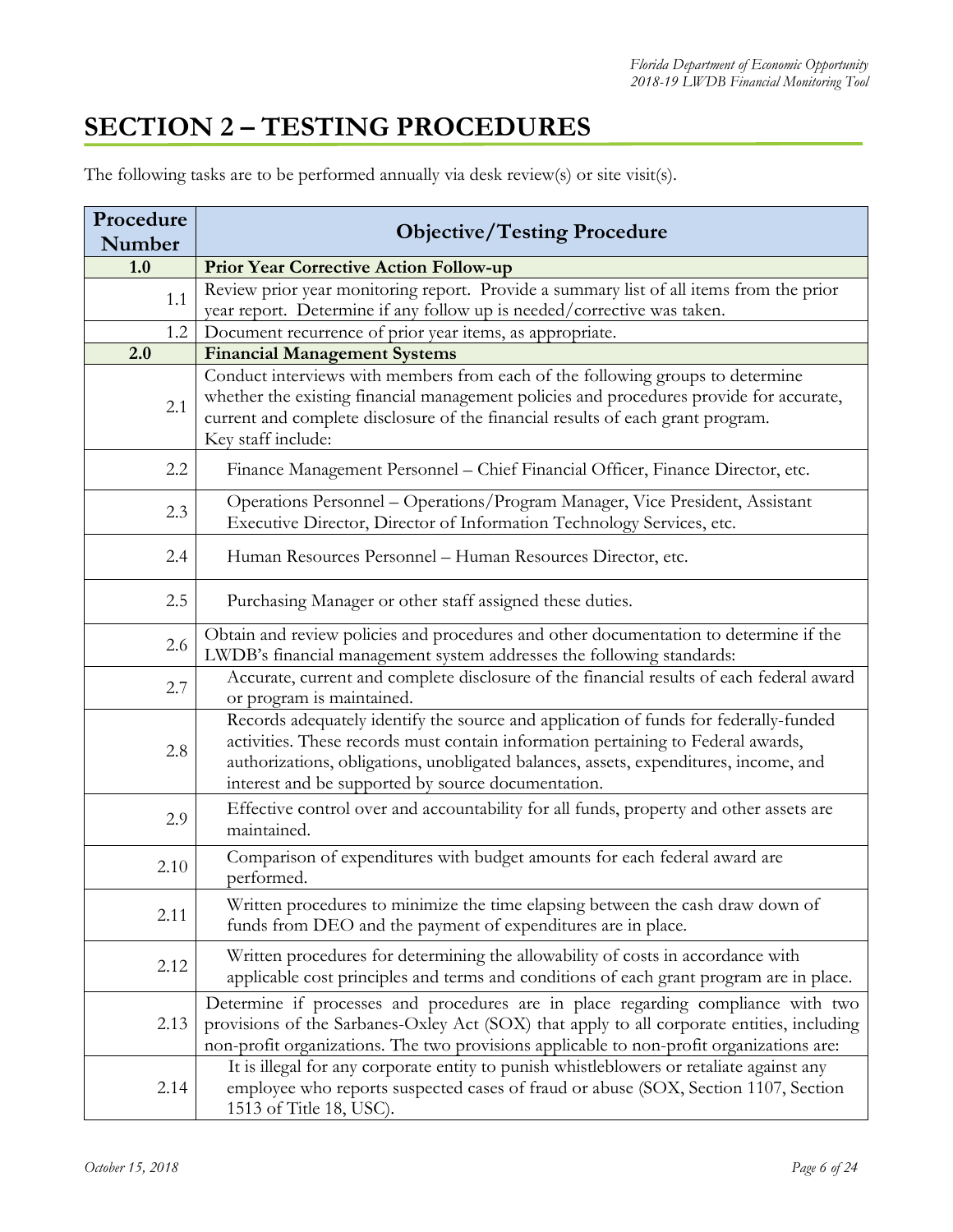| Procedure  | <b>Objective/Testing Procedure</b>                                                                                                                                                                                                                                                                                                                                   |
|------------|----------------------------------------------------------------------------------------------------------------------------------------------------------------------------------------------------------------------------------------------------------------------------------------------------------------------------------------------------------------------|
| Number     |                                                                                                                                                                                                                                                                                                                                                                      |
| 2.15       | It is a crime to alter, cover up, falsify, or destroy any document that may be relevant to<br>an official investigation (SOX, Section 1102, Section 1512 of Title 18, USC).                                                                                                                                                                                          |
| 2.16       | Based on the review of procedures and results of testing, evaluate the following:                                                                                                                                                                                                                                                                                    |
| 2.17       | Policies reflect current processes.                                                                                                                                                                                                                                                                                                                                  |
| 2.18       | Management has a formal process for updating policies and communicating updates to<br>staff.                                                                                                                                                                                                                                                                         |
| 2.19       | Verify the LWDB maintains liability insurance.                                                                                                                                                                                                                                                                                                                       |
| 2.20       | Document any deficiencies for potential further testing.                                                                                                                                                                                                                                                                                                             |
| 3.0        | <b>Internal Control Environment</b>                                                                                                                                                                                                                                                                                                                                  |
| 3.1        | Review responses to the 2018-19 Internal Control Questionnaire and Assessment (ICQ)<br>to determine if the self-assessment indicates that further testing is needed. Review the<br>comments/explanations to determine whether there are compensating controls to<br>properly address identified risks. If necessary, follow-up with LWDB management.                 |
| 3.2        | Review the most recent LWDB audit report to determine if the auditors reported any<br>internal control material weaknesses or significant deficiencies or questioned costs. For<br>any identified issues, review the LWDB response and follow-up by the auditors or DEO<br>to determine whether the actions taken adequately addressed the issues.                   |
| 3.3<br>3.4 | Based on the ICQ responses, review of the audit, and review of the policies, procedures<br>and processes, evaluate whether management has established and maintains internal<br>controls designed to reasonably ensure compliance with federal laws, regulations and<br>program compliance requirements.<br>Document any deficiencies for potential further testing. |
| 4.0        | <b>Cash Management and Revenue Recognition</b>                                                                                                                                                                                                                                                                                                                       |
| 4.1        | Determine the following with regard to receipts from federal sources:                                                                                                                                                                                                                                                                                                |
| 4.2        | LWDB deposits funds in an interest-bearing account.                                                                                                                                                                                                                                                                                                                  |
|            |                                                                                                                                                                                                                                                                                                                                                                      |
| 4.3        | LWDB management properly accounts for interest earned and bank fees.                                                                                                                                                                                                                                                                                                 |
| 4.4        | Determine that monthly bank reconciliations are performed for all bank accounts<br>containing LWDB Federal/State funds. The following steps include:                                                                                                                                                                                                                 |
| 4.5        | LWDB timely reconciles bank balances to general ledger balances.                                                                                                                                                                                                                                                                                                     |
| 4.6        | LWDB follows-up on errors or discrepancies to ensure resolution.                                                                                                                                                                                                                                                                                                     |
| 4.7        | Appropriate level of LWDB management reviews and approves the reconciliations in a<br>timely manner with adequate supporting documentation.                                                                                                                                                                                                                          |
| 4.8        | Appropriate analysis of interbank transfers, pending reconciling items or other unusual<br>activities is performed timely and adequately documented.                                                                                                                                                                                                                 |
| 4.9        | For the monthly bank reconciliation sample selected, review cancelled checks for large<br>and/or unusual items and follow up on items as necessary. The following steps include:                                                                                                                                                                                     |
| 4.10       | Disbursement checks are signed in accordance with LWDB's policies.                                                                                                                                                                                                                                                                                                   |
| 4.11       | Checks timely clear the bank.                                                                                                                                                                                                                                                                                                                                        |
| 4.12       | Appropriate handling of stale or outstanding items in accordance with LWDB policies.                                                                                                                                                                                                                                                                                 |
| 4.13       | Checks are used in sequence.                                                                                                                                                                                                                                                                                                                                         |
| 4.14       | Voided checks are properly accounted for.                                                                                                                                                                                                                                                                                                                            |
| 4.15       | Determine the LWDB meets the following with regard to requests for cash (draws):                                                                                                                                                                                                                                                                                     |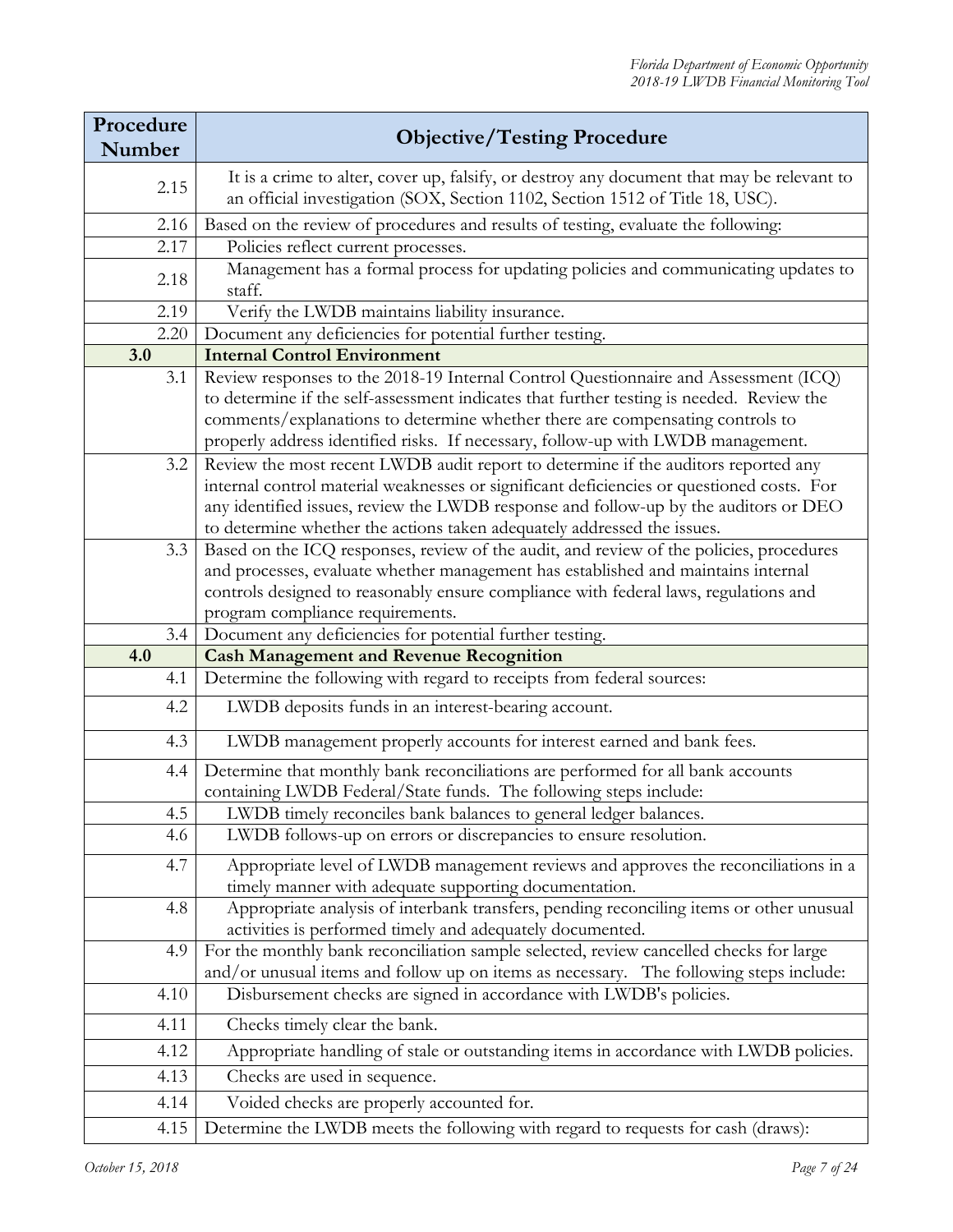| Procedure<br>Number | <b>Objective/Testing Procedure</b>                                                                                                                                                                                                                                                                     |
|---------------------|--------------------------------------------------------------------------------------------------------------------------------------------------------------------------------------------------------------------------------------------------------------------------------------------------------|
| 4.16                | Cash needs are determined through documented policies and procedures.                                                                                                                                                                                                                                  |
| 4.17                | Cash amounts requested approximate a reasonable request for cash that limits the cash-<br>on-hand to amounts necessary for pending disbursements and not exceeding two<br>weeks cash need.                                                                                                             |
| 4.18                | The estimate of cash need considers any refunds, interest, program income, or other<br>offsetting amounts.                                                                                                                                                                                             |
| 4.19                | The time between receipt of cash, disbursements, and checks clearing the bank should<br>be reasonable and consistent with written policy.                                                                                                                                                              |
| 4.20                | Determine if revenues from other sources (i.e., non-DEO funds) are properly classified<br>and recorded by the LWDB. The following steps include:                                                                                                                                                       |
| 4.21                | LWDB has procedures in place to appropriately account for revenues from other<br>sources.                                                                                                                                                                                                              |
| 4.22                | LWDB appropriately records revenues from other sources in the general ledger.                                                                                                                                                                                                                          |
| 4.23                | LWDB accounts for revenues from other sources as other income, when appropriate.                                                                                                                                                                                                                       |
| 4.24                | Document findings, issues of non-compliance, observations, and technical assistance<br>items as appropriate.                                                                                                                                                                                           |
| 5.0                 | <b>SERA Reporting and Reconciliation</b>                                                                                                                                                                                                                                                               |
| 5.1                 | Obtain and review the SERA policies and, if necessary, discuss processes with a member<br>of the finance team.                                                                                                                                                                                         |
| 5.2                 | For the month(s) selected for testing, query the Financial Summary Report (FSR) from<br>SERA and compare to the GL expenditures reported by grant.                                                                                                                                                     |
| 5.3                 | Verify documentation is available from the organization's financial records to support<br>the expenses reported for each grant for the month(s) tested.                                                                                                                                                |
| 5.4                 | Verify costs reported in SERA were reconciled to the organization's financial records<br>for each grant for the month(s) tested.                                                                                                                                                                       |
| 5.5                 | If there were discrepancies or variances, was there timely follow-up and resolution?                                                                                                                                                                                                                   |
| 5.6                 | Determine if policies and procedures were followed.                                                                                                                                                                                                                                                    |
| 5.7                 | Document any findings, issues of non-compliance, observations, and technical assistance<br>items as appropriate.                                                                                                                                                                                       |
| 6.0                 | <b>Prepaid Program Items</b>                                                                                                                                                                                                                                                                           |
| 6.1                 | Obtain and review the policies and procedures pertaining to pre-paid program items to<br>obtain an understanding of the process.                                                                                                                                                                       |
| 6.2                 | Review the custodial and distribution practices of prepaid program items and<br>determine if the inventory on-hand is adequately safeguarded.                                                                                                                                                          |
| 6.3                 | Determine if a physical inventory is performed, reconciled, and timely reviewed by<br>management.                                                                                                                                                                                                      |
| 6.4                 | Review the processes to determine if there is adequate segregation of duties over<br>custody and record keeping for prepaid program items.                                                                                                                                                             |
|                     | Conduct a walk-through of the distribution process (at least one Career Center). Walk-<br>through is not necessary if the only prepaid program items are bus passes. (Examples:<br>limited access, stored in locked safe, custody of transfer logs, log-sheets for issuance to<br>participants, etc.). |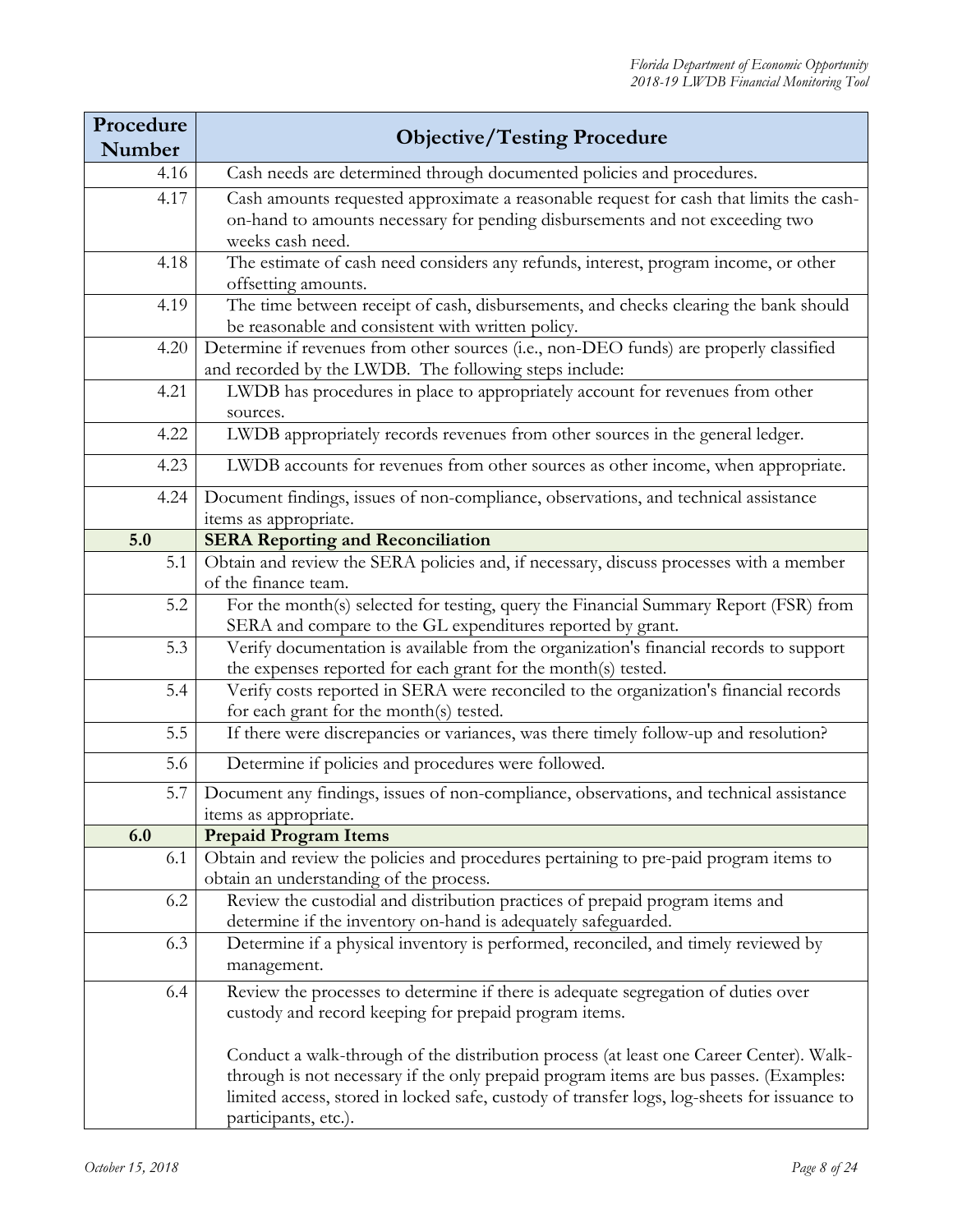| Procedure<br>Number | <b>Objective/Testing Procedure</b>                                                                                                          |
|---------------------|---------------------------------------------------------------------------------------------------------------------------------------------|
| 6.5                 | Determine if prepaid programs items are used within the period of availability.                                                             |
| 6.6                 | Review transactions, documentation, and other activity for reasonableness.                                                                  |
| 6.7                 | Analyze activity from the beginning of the monitoring year through the last month                                                           |
|                     | available for testing by obtaining the monthly usage of prepaid program items, (gas and                                                     |
|                     | incentive cards, and bus passes).                                                                                                           |
| 6.8                 | Document the ending balance on-hand for the test month(s) for each prepaid item.                                                            |
| 6.9                 | Compare the average monthly usage calculated for each program item to the balance of                                                        |
|                     | prepaid items on-hand at the end of each month.                                                                                             |
| 6.10                | Determine whether the balances are reasonable. If not, determine if there is a                                                              |
|                     | reasonable business rationale for the balance.                                                                                              |
| 6.11                | Document findings, issues of non-compliance, observations, and technical assistance                                                         |
|                     | items as appropriate.                                                                                                                       |
| 7.0                 | <b>General Ledger Review and Cost Allocation Statistics Review</b>                                                                          |
| 7.1                 | Review the general ledger for items to be included in desk reviews, on-site reviews, or                                                     |
|                     | additional follow-up.                                                                                                                       |
| 7.2                 | For the test month, review cost allocation statistics to determine if the statistics are:                                                   |
| 7.3                 | Calculated in accordance with cost principles and program requirements, considering                                                         |
|                     | any restrictions.                                                                                                                           |
| 7.4                 | Calculated in accordance with the current cost allocation plan.                                                                             |
| 7.5                 | Applied in accordance with the current cost allocation plan. (example: correct                                                              |
| 7.6                 | allocation percentage and total allocation is 100%)<br>Supported by adequate and appropriate source documentation (total cost, direct cost, |
|                     | FTE's, PARs, square footage, etc.).                                                                                                         |
| 7.7                 | If applicable, are funding decisions within the statistics allowable (certain grants are                                                    |
|                     | more restrictive).                                                                                                                          |
| 7.8                 | Document findings, issues of non-compliance, observations, and technical assistance                                                         |
|                     | items as appropriate.                                                                                                                       |
| 8.0                 | Payroll and Personnel Activity Report (PAR) Testing                                                                                         |
| 8.1                 | For one payroll period of all salary and benefits costs:                                                                                    |
| 8.2                 | Determine if the cost of salaries and benefits are charged to the appropriate                                                               |
|                     | grants/funding sources and based on employee PARs.                                                                                          |
| 8.3                 | Determine if the payroll is approved by responsible official(s) of the organization.                                                        |
| 8.4                 | Determine and describe how the payroll costs are appropriately recorded in the general                                                      |
|                     | ledger.                                                                                                                                     |
| 8.5                 | (Note: Sample sizes are based on the total number of employees of the organization)                                                         |
|                     | For each sampled employee (for one payroll period):                                                                                         |
| 8.6                 | Obtain and review a copy of the employee's position descriptions and duties; verify it                                                      |
|                     | agrees to the employee's activities.                                                                                                        |
| 8.7                 | Interview staff to gain an understanding of their job duties and responsibilities and                                                       |
|                     | complete testing as specified below:                                                                                                        |
| 8.8                 | Determine if the employee's salary and benefit costs are charged to appropriate grants,                                                     |
|                     | funding sources, cost pools, based on their position descriptions and duties.                                                               |
| 8.9                 | Determine if the employee's benefit costs are charged to the funding sources                                                                |
| 8.10                | proportionate to the salary charges.<br>Determine if the employee's PAR:                                                                    |
|                     |                                                                                                                                             |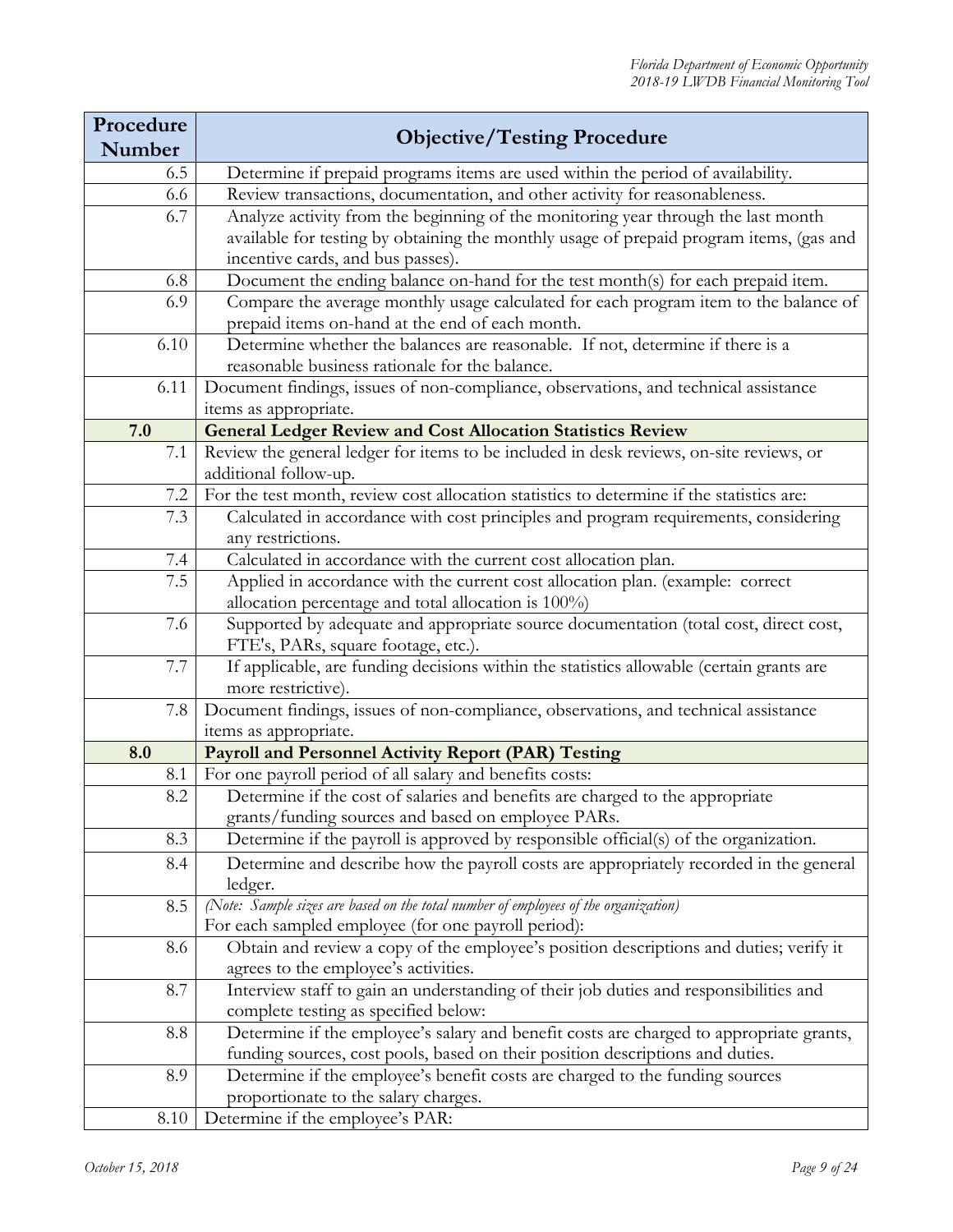| Procedure | <b>Objective/Testing Procedure</b>                                                                                                                                          |
|-----------|-----------------------------------------------------------------------------------------------------------------------------------------------------------------------------|
| Number    |                                                                                                                                                                             |
| 8.11      | Provides appropriate activity codes based on their job duties/functions.                                                                                                    |
| 8.12      | Reflects an after-the-fact determination of actual activities.                                                                                                              |
| 8.13      | Is signed by the employee or their supervisor.                                                                                                                              |
| 8.14      | Reasonably reflects the total activity for which the employee is compensated.                                                                                               |
| 8.15      | Determine if the employee's salary and benefits costs are appropriately recorded in the<br>general ledger.                                                                  |
| 8.16      | For separated employees, determine if proper separation procedures were followed in<br>accordance with LWDB's policies and procedures.                                      |
| 8.17      | Document findings, issues of non-compliance, observations, or technical assistance, as<br>appropriate.                                                                      |
| 9.0       | <b>Salary and Bonus Cap Testing</b>                                                                                                                                         |
| 9.1       | For the 2018 Salary & Bonus Cap, perform the following testing tasks:                                                                                                       |
| 9.2       | Verify the certification was submitted to DEO. Document the date received/reviewed by<br>FMA.                                                                               |
| 9.3       | Review the 2018 Salary-Cap Calculation worksheet completed by the LWDB to<br>determine:                                                                                     |
| 9.4       | The LWDB identified the salary and bonus rate paid for the highest paid staff<br>members.                                                                                   |
| 9.5       | Determine if the LWDB identified the annual salary and bonus rate for all staff greater<br>that the annual salary and bonus cap.                                            |
| 9.6       | Verify the salary rate listed agrees to the amount of total salary and bonus<br>compensation paid per the employee's payroll records.                                       |
| 9.7       | Review the supporting documentation for the salary cost subject to the salary cap. If<br>the amount is less than 100%, ensure the methodology is reasonable and consistent. |
| 9.8       | If there was excess compensation above the cap, verify the LWDB made appropriate                                                                                            |
| 9.9       | entries to reduce the level of funding from non-federal/non-state sources.<br>Document performance of other tests, if necessary.                                            |
| 9.10      | Document findings, issues of non-compliance, observations, and technical assistance, as                                                                                     |
| 10.0      | appropriate.<br><b>Purchasing/Procurements</b>                                                                                                                              |
| 10.1      | Obtain and review policies and procedures and other documentation to determine                                                                                              |
|           | whether the LWDB's procurement system addresses the following standards. If not                                                                                             |
|           | addressed in policies and procedures, determine how the LWDB ensures they comply                                                                                            |
|           | with the standards:                                                                                                                                                         |
| 10.2      | The LWDB utilizes its own documented procurement procedures which reflect                                                                                                   |
|           | applicable State and local laws and regulations and conform to applicable Federal law                                                                                       |
|           | and procurement standards identified in 2 CFR Part 200, Subpart D.                                                                                                          |
| 10.3      | The LWDB maintains written standards of conduct covering conflicts of interest and                                                                                          |
|           | governing the actions of its employees engaged in the selection, award, and                                                                                                 |
|           | administration of contracts. The conflict of interest standards must also address the                                                                                       |
|           | requirements of 20 CFR 667.200(a) (4) related to LWDB Board members.                                                                                                        |
| 10.4      | The LWDB uses procurement procedures that provide for, at a minimum, the following:                                                                                         |
| 10.5      | Avoid acquisition of unnecessary or duplicative items.                                                                                                                      |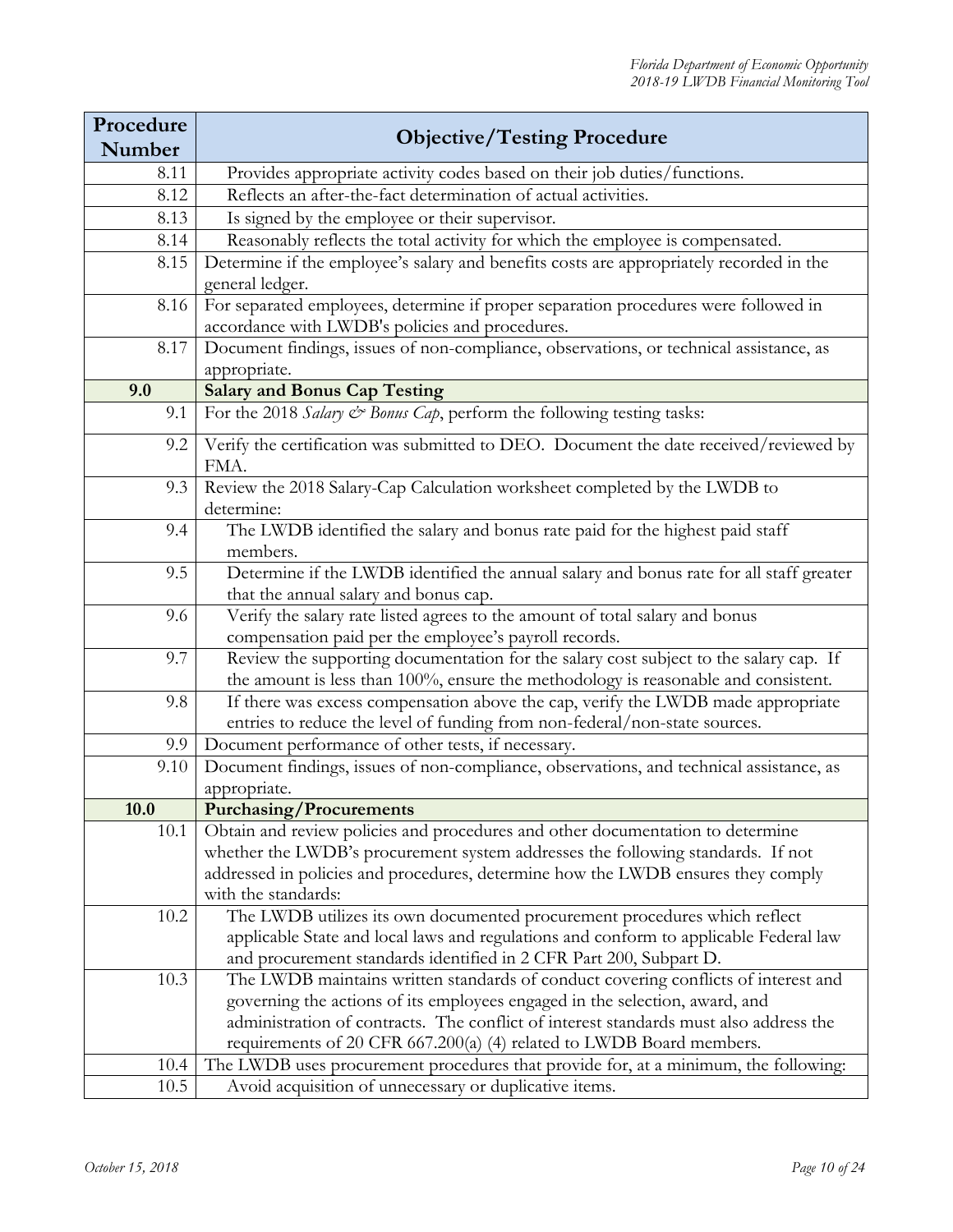| Procedure | <b>Objective/Testing Procedure</b>                                                                   |
|-----------|------------------------------------------------------------------------------------------------------|
| Number    |                                                                                                      |
| 10.6      | Enter into state and local intergovernmental agreements where appropriate for                        |
|           | procurement or use of common or shared goods and services.                                           |
| 10.7      | Maintain sufficient records to detail the history of the procurement.                                |
| 10.8      | Responsibility for the settlement of all contractual and administrative issues arising out           |
|           | of procurements.                                                                                     |
| 10.9      | Written procedures for procurement transactions must ensure that all solicitations have:             |
| 10.10     | Clear and accurate description of the technical requirements for the material, product,              |
|           | or service to be procured.                                                                           |
| 10.11     | All requirements which the offerors must fulfill in evaluating bids or proposals.                    |
| 10.12     | Ensure all prequalified lists of persons, firms, or products which are used are current              |
|           | and include enough qualified sources to ensure maximum open and free competition;                    |
|           | potential bidders must not be precluded from qualifying during the solicitation period.              |
| 10.13     | For individual procurements, the procurement procedures only allow for one of the                    |
|           | following methods of procurement:                                                                    |
| 10.14     | Micro-purchase                                                                                       |
| 10.15     | Small purchase                                                                                       |
| 10.16     | Sealed bids (formal advertising)                                                                     |
| 10.17     | Competitive proposals                                                                                |
| 10.18     | Noncompetitive proposals (proposal from only one source).                                            |
| 10.19     | The organization must take all necessary affirmative steps to assure that minority                   |
|           | businesses, women's business enterprises, and labor surplus area firms are used when                 |
|           | possible.                                                                                            |
| 10.20     | Cost or price analysis is made and documented in the procurement files in connection                 |
|           | with every procurement action in excess of the Simplified Acquisition Threshold.                     |
| 10.21     | Verify the applicable requirements for Procurement Transactions are met for the samples<br>selected: |
| 10.22     | Applicable to All Procurement Transactions                                                           |
| 10.23     | The good or service was procured in accordance with the procurement policies.                        |
| 10.24     | The procurement transaction demonstrates open and free competition.                                  |
| 10.25     | There is a clear description of the goods or services needed.                                        |
| 10.26     | Sufficient records maintained detailing the history of procurement, including rationale              |
|           | for the method of procurement, selection of contract type, contractor selection or                   |
|           | rejection, and the basis for contract price.                                                         |
| 10.27     | The LWDB must perform a cost or price analysis in connection with every                              |
|           | procurement action in excess of the Simplified Acquisition Threshold, currently                      |
|           | \$250,000, including contract modifications.                                                         |
| 10.28     | For equipment purchases, where appropriate, an analysis was made of lease versus                     |
|           | purchase alternatives, and any other analysis to determine the most economical                       |
|           | approach.                                                                                            |
| 10.29     | The selection was made on a basis consistent with the procurement instrument used                    |
|           | (micro-purchase, small purchase procedures, sealed bids, or competitive proposals.)                  |
| 10.30     | There were no conflicts of interest (real or apparent), for LWDB staff members or                    |
|           | Board of Director members.                                                                           |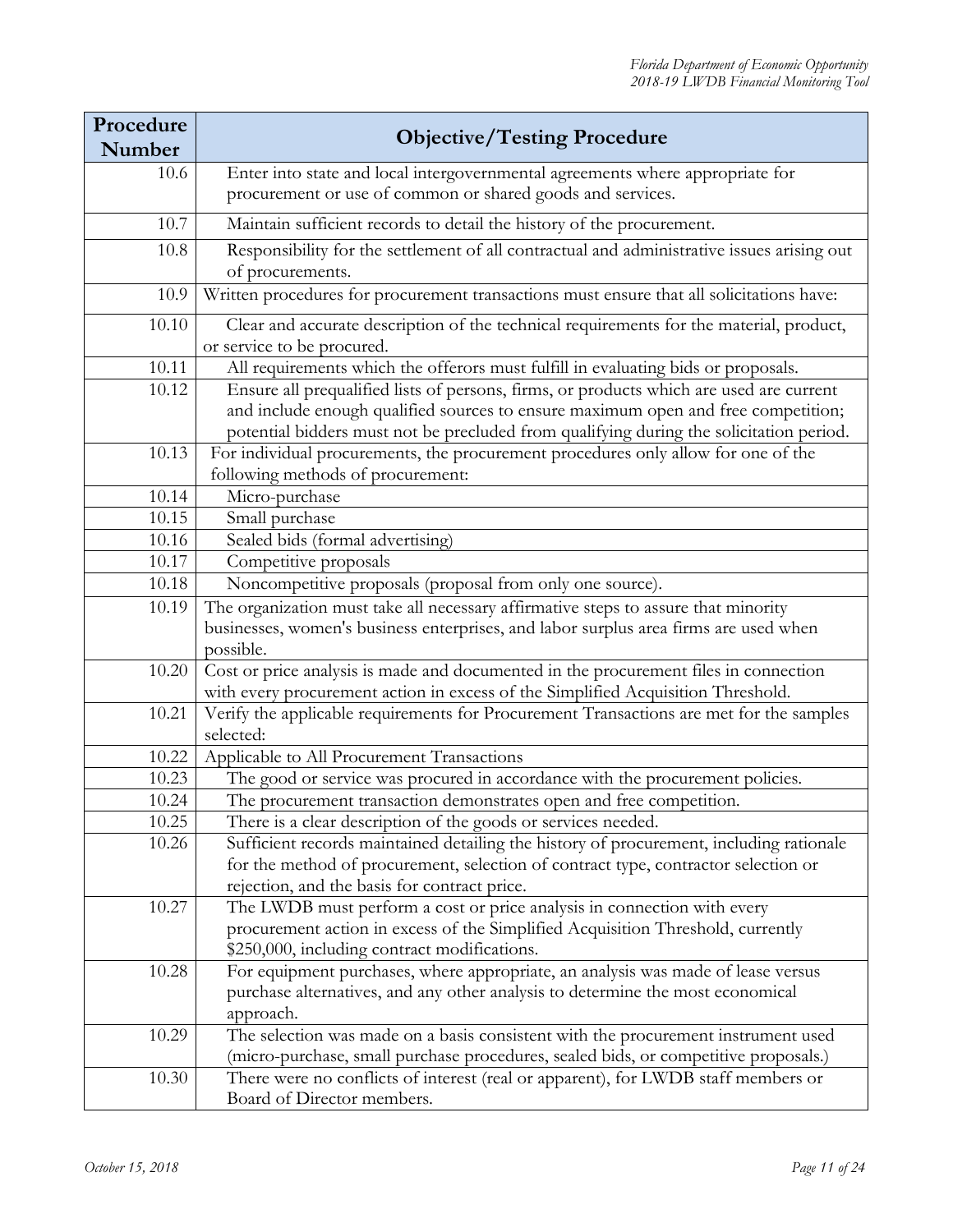| Procedure |                                                                                                                                    |
|-----------|------------------------------------------------------------------------------------------------------------------------------------|
| Number    | <b>Objective/Testing Procedure</b>                                                                                                 |
| 10.31     | The award was not made to a debarred or suspended party, if applicable. Threshold for                                              |
|           | Debarment and Suspension is procurements greater than or equal to \$25,000, or                                                     |
|           | procurements of Federally-required audit services in any amount.                                                                   |
| 10.32     | The services were not procured from board members, unless allowable.                                                               |
| 10.33     | If required, the related-party purchase included the appropriate prior approval from                                               |
|           | CareerSource FL.                                                                                                                   |
| 10.34     | Related party procurements requirements were met. (i.e., voted on by 2/3 of board, not                                             |
|           | voted on by affected board member, conflict of interest form completed, purchases over                                             |
|           | \$25,000 reviewed by DEO/CSF as required.)                                                                                         |
| 10.35     | Procurements for WIOA Youth services are competitively procured.                                                                   |
| 10.36     | Applicable to Small Purchases                                                                                                      |
| 10.37     | Documentation (i.e. sales receipt, current catalog, or formal quote).                                                              |
| 10.38     | Files indicate the price or rate quotations were from an adequate number of qualified                                              |
|           | sources (more than one).                                                                                                           |
| 10.39     | Review documentation of written or telephone quotes.                                                                               |
| 10.40     | Determine if the documentation is adequate and the number of quotes obtained is in                                                 |
|           | accordance with LWDB policies and procedures.                                                                                      |
| 10.41     | Applicable to Bid and Competitive Proposals                                                                                        |
| 10.42     | Public notice                                                                                                                      |
| 10.43     | Copy of RFP (i.e. technical requirements, statement of work, cost requirements and                                                 |
| 10.44     | evaluation criteria).                                                                                                              |
| 10.45     | Proposals Submitted                                                                                                                |
| 10.46     | <b>Evaluation of Proposals</b><br>Board Approval of Contracts (as applicable)                                                      |
|           |                                                                                                                                    |
| 10.47     | Contract Negotiations (if different than proposed price)                                                                           |
| 10.48     | Award of contract to lowest bidder who met the technical requirements/specifications                                               |
| 10.49     | Applicable to Sole Source or Other Non-Competitive Proposals                                                                       |
| 10.50     | Documentation that this award was not feasible under any other procurement method:                                                 |
|           | (i.e., item only available from a single source, emergency purchase, written                                                       |
|           | authorization from DEO for non-competitive proposals, competition determined                                                       |
|           | inadequate) cost analysis conducted.                                                                                               |
| 10.51     | Document findings, issues of non-compliance, observations, and technical assistance, as                                            |
|           | appropriate.                                                                                                                       |
| 11.0      | <b>Contracting / Contract Monitoring</b>                                                                                           |
|           | Obtain and review policies and procedures and other documentation to determine                                                     |
| 11.1      | whether the organization's contract administration system addresses the following                                                  |
|           | standards. If not addressed in policies and procedures determine how the LWDB ensures                                              |
|           | they comply with the standards:                                                                                                    |
|           | All procurement contracts and other transactions between LWDBs and units of state                                                  |
| 11.2      | or local governments using WIOA funds must be conducted only on a cost<br>reimbursement basis. No provision for profit is allowed. |
|           |                                                                                                                                    |
|           | Any excess of revenue over costs incurred for services provided by LWDB is included                                                |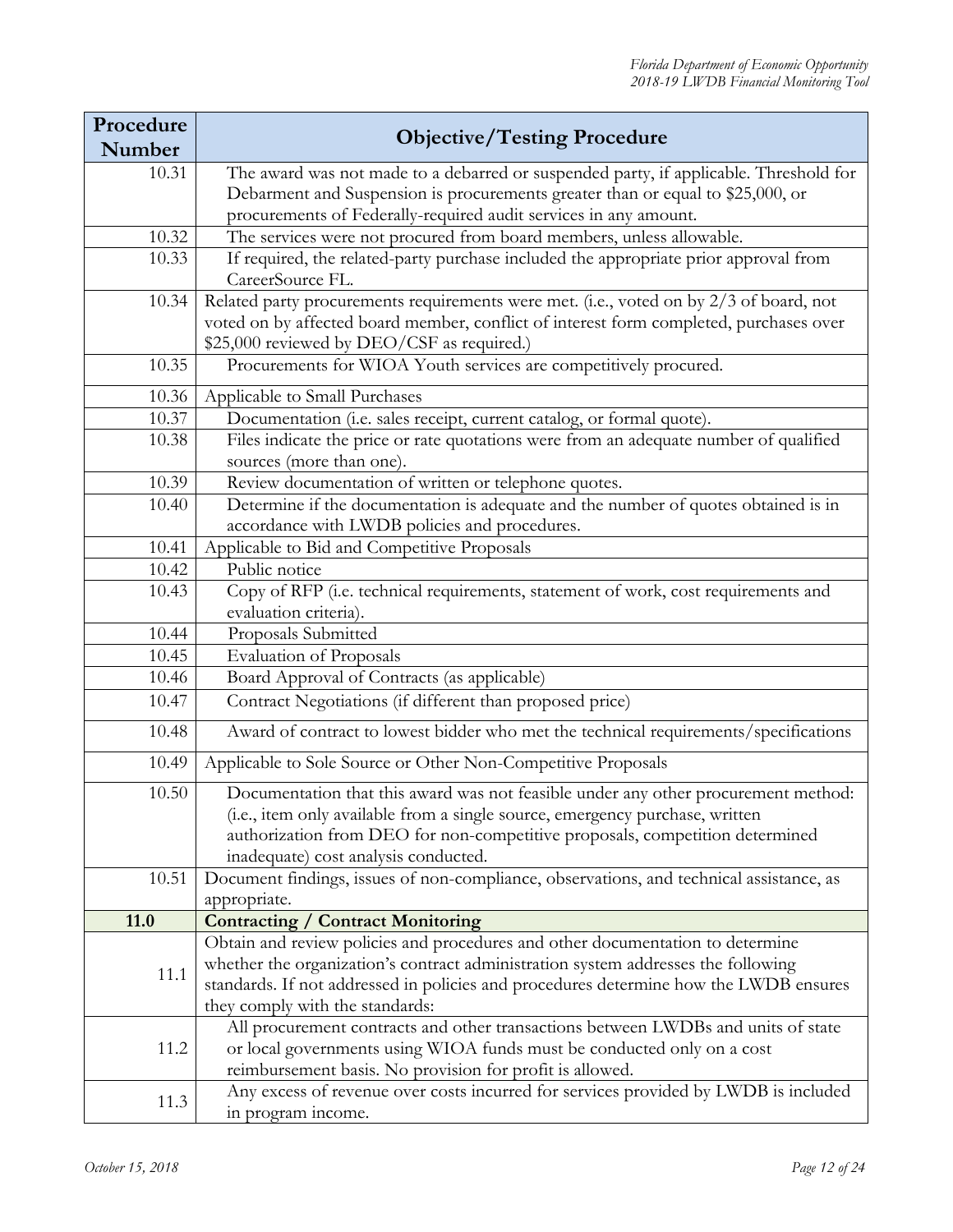| Procedure<br>Number | <b>Objective/Testing Procedure</b>                                                                                                                                                                                                                                                          |
|---------------------|---------------------------------------------------------------------------------------------------------------------------------------------------------------------------------------------------------------------------------------------------------------------------------------------|
| 11.4                | The LWDB must negotiate profit as a separate element of the price for each contract<br>in which there is no price competition and in all cases where cost analysis is performed.                                                                                                            |
| 11.5                | Costs or prices based on estimated costs for contracts are negotiated using the Federal<br>cost principles.                                                                                                                                                                                 |
| 11.6                | The cost plus a percentage of cost or percentage of construction cost methods of<br>contracting shall not be used.                                                                                                                                                                          |
| 11.7                | The organization must award contracts only to responsible contractors possessing the<br>ability to perform successfully under the terms and conditions of a proposed<br>procurement.                                                                                                        |
| 11.8                | Time and materials type contracts may be used only after a determination that no other<br>contract is suitable and if the contract includes a ceiling price that the contractor<br>exceeds at its own risk.                                                                                 |
| 11.9                | The LWDB must make case-by-case determinations whether each agreement it makes<br>for the disbursement of Federal program funds casts the party receiving the funds in<br>the role of a subrecipient or a contractor.                                                                       |
| 11.10               | The LWDB must maintain oversight ensuring contractors perform in accordance with<br>the contract or purchase order.                                                                                                                                                                         |
| 11.11               | For each sample selected, verify the required contract provisions are included, as follows,<br>if applicable:                                                                                                                                                                               |
| 11.12               | Contracts for more than the simplified acquisition threshold currently set at \$250,000,<br>must address administrative, contractual, or legal remedies in instances where<br>contractors violate or breach contract terms, and provide for such sanctions and<br>penalties as appropriate. |
| 11.13               | Contracts in excess of \$10,000 must address termination for cause and for convenience<br>by the organization.                                                                                                                                                                              |
| 11.14               | Equal Employment Opportunity (contracts greater than \$10,000)                                                                                                                                                                                                                              |
| 11.15               | Davis-Bacon Act, as amended (40 U.S.C.276a to a-7) (construction contracts greater than<br>\$2,000                                                                                                                                                                                          |
| 11.16               | Copeland "Anti-Kickback" Act (18 U.S.C. 874 and 40 U.S.C. 276c)                                                                                                                                                                                                                             |
| 11.17               | Contract Work Hours and Safety Standards Act (40 U.S.C. § 327-333); (generally applicable<br>to contracts in excess of \$100,000 that involve the employment of mechanics or laborers)                                                                                                      |
| 11.18               | Rights to Inventions Made Under a Contractor Agreement (applies to contracts for<br>experimental, developmental, or research work)                                                                                                                                                          |
| 11.19               | Clean Air Act (42 U.S.C. § 7401 et seq.) and the Federal Water Pollution Control Act<br>(33 U.S.C. § 1251 et seq.), as amended (contracts greater than \$150,000)                                                                                                                           |
| 11.20               | Debarment and Suspension (E.O.'s 12549 and 12689) (applies to contracts greater than<br>\$25,000 unless the contract is for federally required audit services)                                                                                                                              |
| 11.21               | Byrd Anti-Lobbying Amendment (31 U.S.C. § 1352) (applies to contracts greater than<br>\$100,000                                                                                                                                                                                             |
| 11.22               | Solid Waste Disposal Act, as amended by the Resource Conservation and Recovery<br>Act (42 U.S.C. 6962) (applies to contracts with a state agency or agency of a political subdivision of a state that is<br>greater than \$10,000)                                                          |
| 11.23               | Contract relationship determination - Subrecipient or Contractor.                                                                                                                                                                                                                           |
| 11.24               | For each sample selected, verify that contract management procedures are performed for<br>the following activities:                                                                                                                                                                         |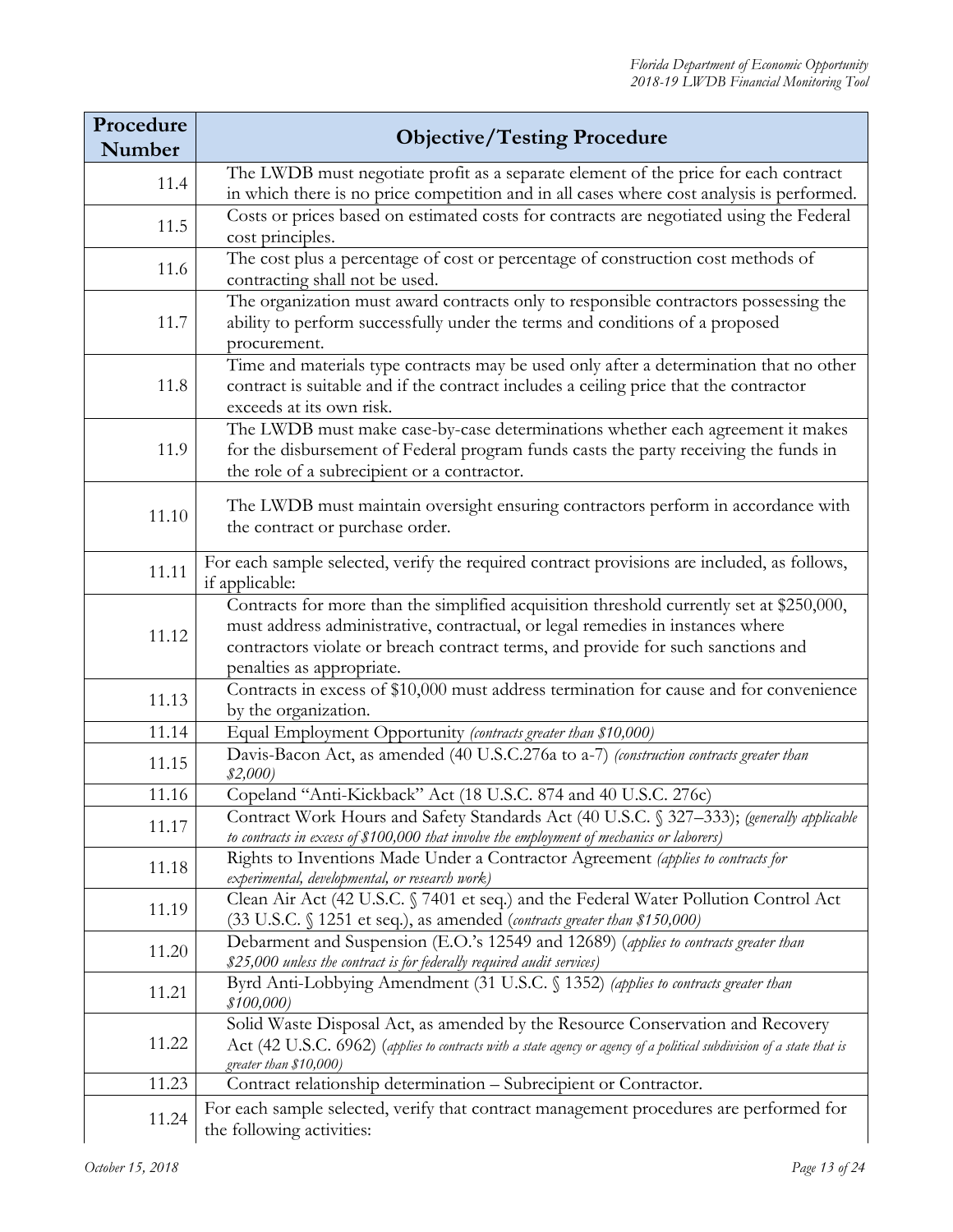| Procedure<br>Number | <b>Objective/Testing Procedure</b>                                                                     |
|---------------------|--------------------------------------------------------------------------------------------------------|
| 11.25               | Contract Administration                                                                                |
| 11.26               | Contract Monitoring                                                                                    |
| 11.27               | Contract Close Out                                                                                     |
|                     | <b>Contract Termination</b>                                                                            |
| 11.28               |                                                                                                        |
| 11.29               | Document findings, issues of non-compliance, observations, and technical assistance as<br>appropriate. |
| 12.0                | Subawarding / Subrecipient Monitoring (Services for carrying out a portion of the Federal<br>award)    |
|                     | Obtain and review policies and procedures and other documentation to determine                         |
| 12.1                | whether the organization's subaward administration system addresses the following                      |
|                     | standards. If not addressed in policies and procedures determine how the LWDB ensure                   |
|                     | they comply with the standards:                                                                        |
|                     | The LWDB must decide on the appropriate instrument for the Federal award (i.e.,                        |
|                     | grant agreement, cooperative agreement, or contract). Grant agreements or fixed                        |
| 12.2                | amount awards should be used for services for carrying out a portion of the federal                    |
|                     | award. The policies should address criteria for determining whether a grant agreement                  |
|                     | or fixed amount award is used.                                                                         |
|                     | The LWDB is responsible for oversight of the operations of the Federal award                           |
|                     | supported activities. The LWDB must monitor activities under Federal awards to                         |
| 12.3                | assure compliance with applicable Federal requirements and performance expectations                    |
|                     | are being achieved.                                                                                    |
| 12.4                | Subaward Agreement Requirements:                                                                       |
| 12.5                | Applicable to All Subawards                                                                            |
|                     | For each sample selected, verify the required Federal Award Identification information is              |
| 12.6                | included in the subaward, as follows:                                                                  |
| 12.7                | Subrecipient name                                                                                      |
| 12.8                | Subrecipient's unique entity identifier (DUNS)                                                         |
| 12.9                | Federal Award Identification Number (FAIN)                                                             |
| 12.10               | Federal Award Date                                                                                     |
| 12.11               | Subaward Period of Performance Start and End Date                                                      |
| 12.12               | Amount of Federal Funds Obligated by the award                                                         |
|                     | Federal award project description, as required to be responsive to the Federal Funding                 |
| 12.13               | Accountability and Transparency Act (FFATA)                                                            |
|                     | Name of Federal awarding agency, pass-through entity, and contact information for                      |
| 12.14               | awarding official                                                                                      |
|                     | CFDA Number and Name; the pass-through entity must identify the dollar amount                          |
| 12.15               | made available under each Federal award and the CFDA number at time of                                 |
|                     | disbursement                                                                                           |
| 12.16               | Identification of whether the award is R&D and                                                         |
|                     | Indirect cost rate for the Federal award (including if the de minimis rate is charged per              |
| 12.17               | § 200.414 Indirect (F&A) costs)                                                                        |
| 12.18               | Assessment of Subrecipients risk of non-compliance                                                     |
|                     | Evaluate each subrecipient's risk of noncompliance consideration of such factors as:                   |
|                     | experience with the same or similar subawards; results of previous audits; new                         |
| 12.19               | personnel or substantially changed systems; extent and results of Federal awarding                     |
|                     | agency monitoring.                                                                                     |
|                     |                                                                                                        |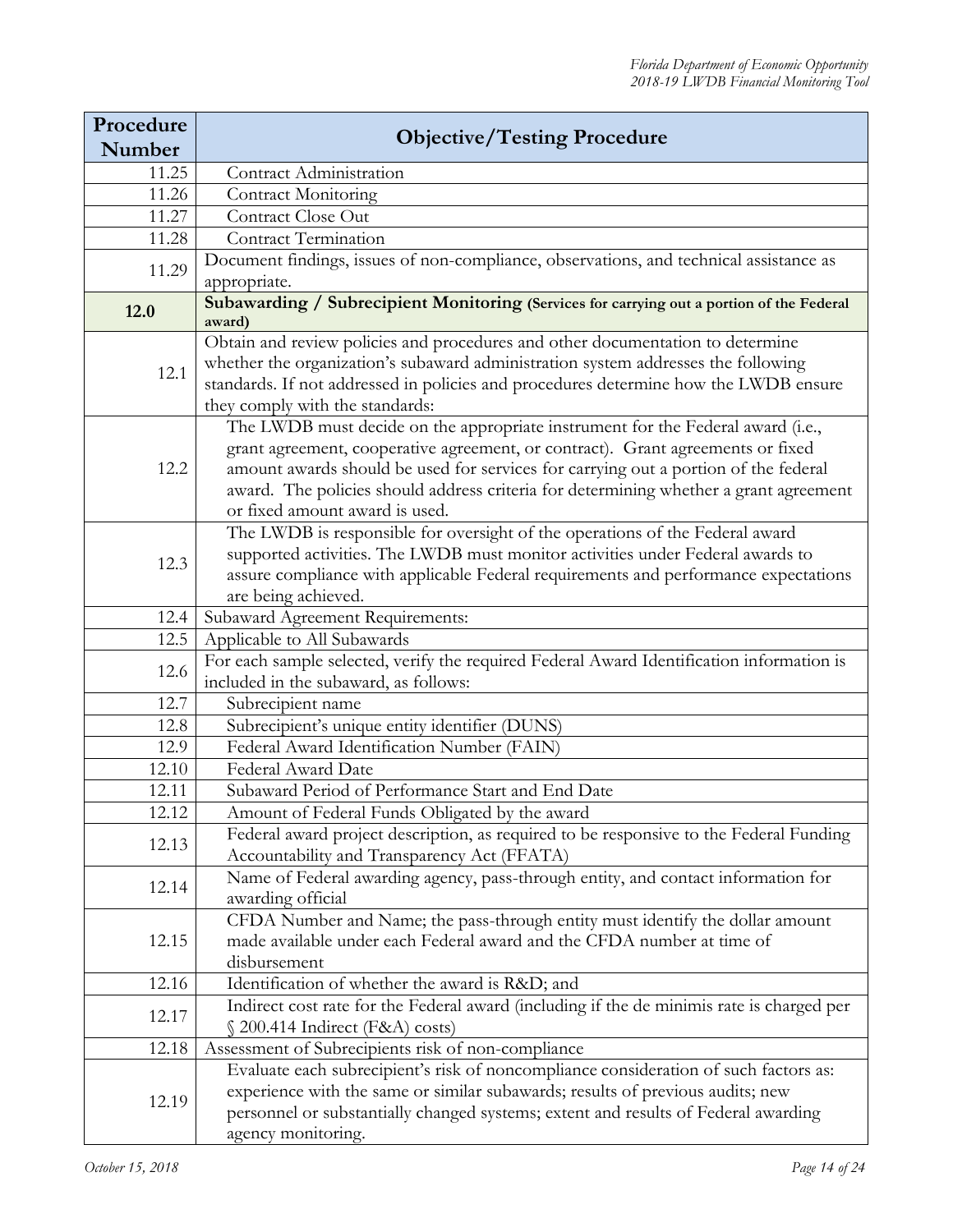| Procedure<br><b>Number</b> | <b>Objective/Testing Procedure</b>                                                                                                                                                                        |
|----------------------------|-----------------------------------------------------------------------------------------------------------------------------------------------------------------------------------------------------------|
| 12.20                      | Specific subaward conditions upon a subrecipient if appropriate as described in §<br>200.207 Specific Conditions, if applicable.                                                                          |
| 12.21                      | Funds shall not be used to pay the salary and bonuses of an individual, either as direct<br>costs or indirect costs, at a rate in excess of Executive Level II for DEO appropriated<br>funds.             |
| 12.22                      | Additional requirements in order for the LWDB to meet its own responsibility to DEO<br>including identification of any required financial and performance reports.                                        |
| 12.23                      | Approved federally recognized indirect cost rate or a rate negotiated between the<br>organization and the subrecipient, or a de minimis indirect cost rate, if applicable                                 |
| 12.24                      | A requirement that the subrecipient permit the organization and auditors to have<br>access to the subrecipient's records and financial statements as necessary.                                           |
| 12.25                      | Appropriate terms and conditions concerning closeout of the subaward.                                                                                                                                     |
| 12.26                      | Applicable to Fixed Amount Subawards                                                                                                                                                                      |
| 12.27                      | For each sample selected, verify the following is completed and/or included in the<br>fixed amount subaward:                                                                                              |
| 12.28                      | Prior written approval from DEO was obtained.                                                                                                                                                             |
| 12.29                      | Payments are based on meeting specific requirements of the Federal award.<br>Accountability is based on performance and results. The award amount was negotiated<br>using the cost principles as a guide. |
| 12.30                      | The organization used cost, historical, or unit pricing data to establish the fixed amount<br>award with assurance that the subrecipient will realize no increment above actual cost.                     |
| 12.31                      | If the award was terminated before completion of the project, the award amount was<br>adjusted.                                                                                                           |
| 12.32                      | The subrecipient certified in writing to the organization at the end of the award that the<br>project or activity was completed or the level of effort was expended.                                      |
| 12.33                      | The organization provided prior written approval to the subrecipient for changes in<br>principal investigator, project leader, project partner, or scope of effort, if applicable.                        |
| 12.34                      | Subaward Provisions Requirements. For each subaward sampled, verify the required<br>contract provisions are included in the award, as applicable.                                                         |
| 12.35                      | <b>Equal Employment Opportunity</b>                                                                                                                                                                       |
| 12.36                      | Copeland "Anti-Kickback" Act (18 U.S.C. 874 and 40 U.S.C. 276c)                                                                                                                                           |
| 12.37                      | Davis-Bacon Act, as amended (40 U.S.C.276a to a-7)                                                                                                                                                        |
| 12.38                      | Contract Work Hours and Safety Standards Act (40 U.S.C. § 327–333)                                                                                                                                        |
| 12.39                      | Clean Air Act (42 U.S.C. § 7401 et seq.) and the Federal Water Pollution Control Act<br>(33 U.S.C. § 1251 et seq.), as amended                                                                            |
| 12.40                      | Debarment and Suspension (E.O.'s 12549 and 12689)                                                                                                                                                         |
| 12.41                      | Byrd Anti-Lobbying Amendment (31 U.S.C. 1352)                                                                                                                                                             |
| 12.42                      | Resource Conservation and Recovery Act (Under RCRA (P. L. 94–580 codified at 42)<br>U.S.C. 6962)                                                                                                          |
| 12.43                      | Trafficking Victims Protection Act of 2000 (2 CFR 175)                                                                                                                                                    |
| 12.44                      | Veteran's Priority of Service Provisions (38 U.S.C. 4215 and 20 CFR 1010)                                                                                                                                 |
| 12.45                      | Hatch Act (5 U.S.C. 1501-1508 and 7324)                                                                                                                                                                   |
| 12.46                      | Title VI of the Civil Rights Act of 1964 as amended, 42 U.S.C. 2000d et seq.                                                                                                                              |
| 12.47                      | Title IX of the Education Amendments of 1972 as amended, 20 U.S.C. 1681 et. Seq.                                                                                                                          |
| 12.48                      | The Age Discrimination Act of 1975 as amended, 42 U.S.C. 6101 et seq.                                                                                                                                     |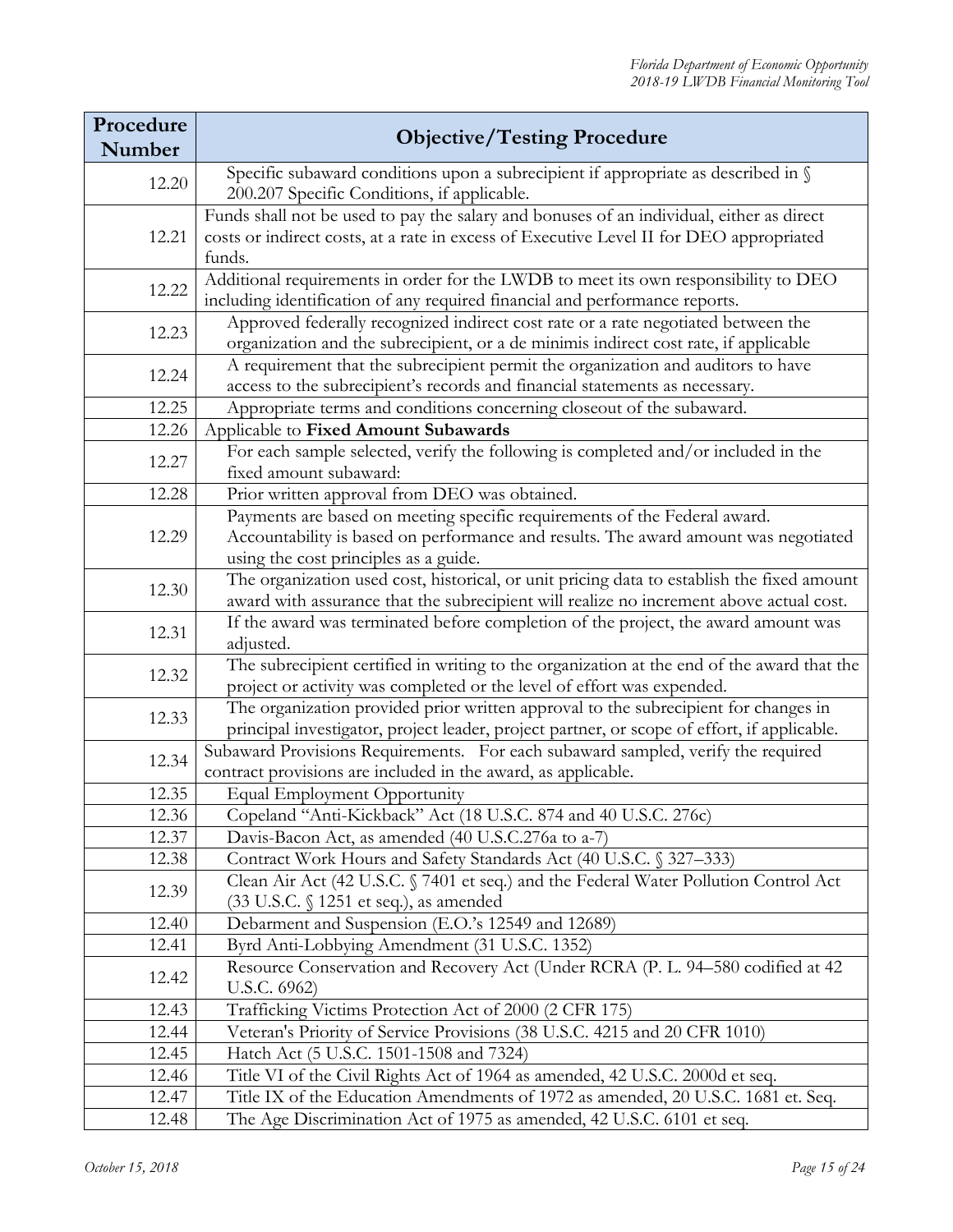| Procedure |                                                                                                                                                                         |
|-----------|-------------------------------------------------------------------------------------------------------------------------------------------------------------------------|
| Number    | <b>Objective/Testing Procedure</b>                                                                                                                                      |
| 12.49     | Section 504 of the Rehabilitation Act of 1973 as amended, 29 U.S.C. 794                                                                                                 |
| 12.50     | Title III of the Americans with Disabilities Act of 1990, 42 U.S.C. 12181 et seq.                                                                                       |
| 12.51     | Equal Treatment for Faith-Based Organizations (29 CFR 2, Subpart D)                                                                                                     |
| 12.52     | Environmental Tobacco Smoke (Part C of P.L. 103-227)                                                                                                                    |
| 12.53     | Purchase of American-Made Equipment and Products (P.L. 103-333 §507)                                                                                                    |
| 12.54     | Public Announcements and Advertising (P.L. 103-333 §508)                                                                                                                |
| 12.55     | Office of Management and Budget (OMB) Circular                                                                                                                          |
| 12.56     | Drug-Free Workplace (P.L. 100-690, Title V, Subtitle D; 41 U.S.C. 701-702)                                                                                              |
| 12.57     | Codes of Conduct (29 CFR 95.42)                                                                                                                                         |
| 12.58     | Lobbying (216.347, F. S., 29 CFR 93.100)                                                                                                                                |
| 12.59     | Confidential Records (119.021, F.S.); Retention requirements for records (2 CFR<br>200.333); Access to records (2 CFR 200.336)                                          |
| 12.60     | Section 188 of the Workforce Investment Act of 1998 (WIA) (29 CFR 37)                                                                                                   |
| 12.61     | Subaward File Requirements:                                                                                                                                             |
| 12.62     | For each sample selected, examine supporting documentation to determine if the files<br>include the following items:                                                    |
| 12.63     | A complete, executed (signed) subaward agreement.                                                                                                                       |
| 12.64     | Subaward relationship was determined - Subrecipient or Contractor.                                                                                                      |
| 12.65     | For each sample selected, verify that subaward management procedures are performed<br>for the following activities:                                                     |
| 12.66     | Subaward Administration:                                                                                                                                                |
| 12.67     | Subaward Close Out:                                                                                                                                                     |
| 12.68     | Subaward Termination:                                                                                                                                                   |
| 12.69     | Subaward Monitoring Requirements:                                                                                                                                       |
|           | For each sample selected, verify the following monitoring activities have been performed                                                                                |
| 12.70     | by the LWDB:                                                                                                                                                            |
| 12.71     | The LWDB reviewed any required financial and programmatic reports.                                                                                                      |
| 12.72     | The LWDB verified that the subrecipient was audited, if required.                                                                                                       |
| 12.73     | The LWDB ensured that the subrecipient took timely and appropriate action on all                                                                                        |
|           | deficiencies pertaining to the subaward that were detected through audits, on-site                                                                                      |
|           | reviews, and other means.                                                                                                                                               |
| 12.74     | The LWDB issued a management decision for audit findings pertaining to the                                                                                              |
|           | subaward.                                                                                                                                                               |
| 12.75     | The LWDB provided training and technical assistance on program-related matters.                                                                                         |
| 12.76     | The LWDB performed on-site reviews of the subrecipient's program operations.                                                                                            |
| 12.77     | The LWDB made adjustments to their records based on the results of the                                                                                                  |
|           | subrecipient's audits, on-site reviews, or other monitoring activities.                                                                                                 |
| 12.78     | For each sample selected, using appropriated funds subject to a Salary Cap, verify the<br>organization completed the Salary & Bonus Cap testing over its subrecipients: |
| 12.79     | The LWDB tested salaries & bonuses of all subrecipient staff whose total                                                                                                |
|           | compensation was determined to be in excess of the salary & bonus cap for that                                                                                          |
|           | calendar year.                                                                                                                                                          |
| 12.80     | Appropriate entries were made to reduce the level of funding, if instances of amounts                                                                                   |
|           | in excess of the limit were determined.                                                                                                                                 |
| 12.81     | Appropriate supporting documentation was maintained by the LWDB.                                                                                                        |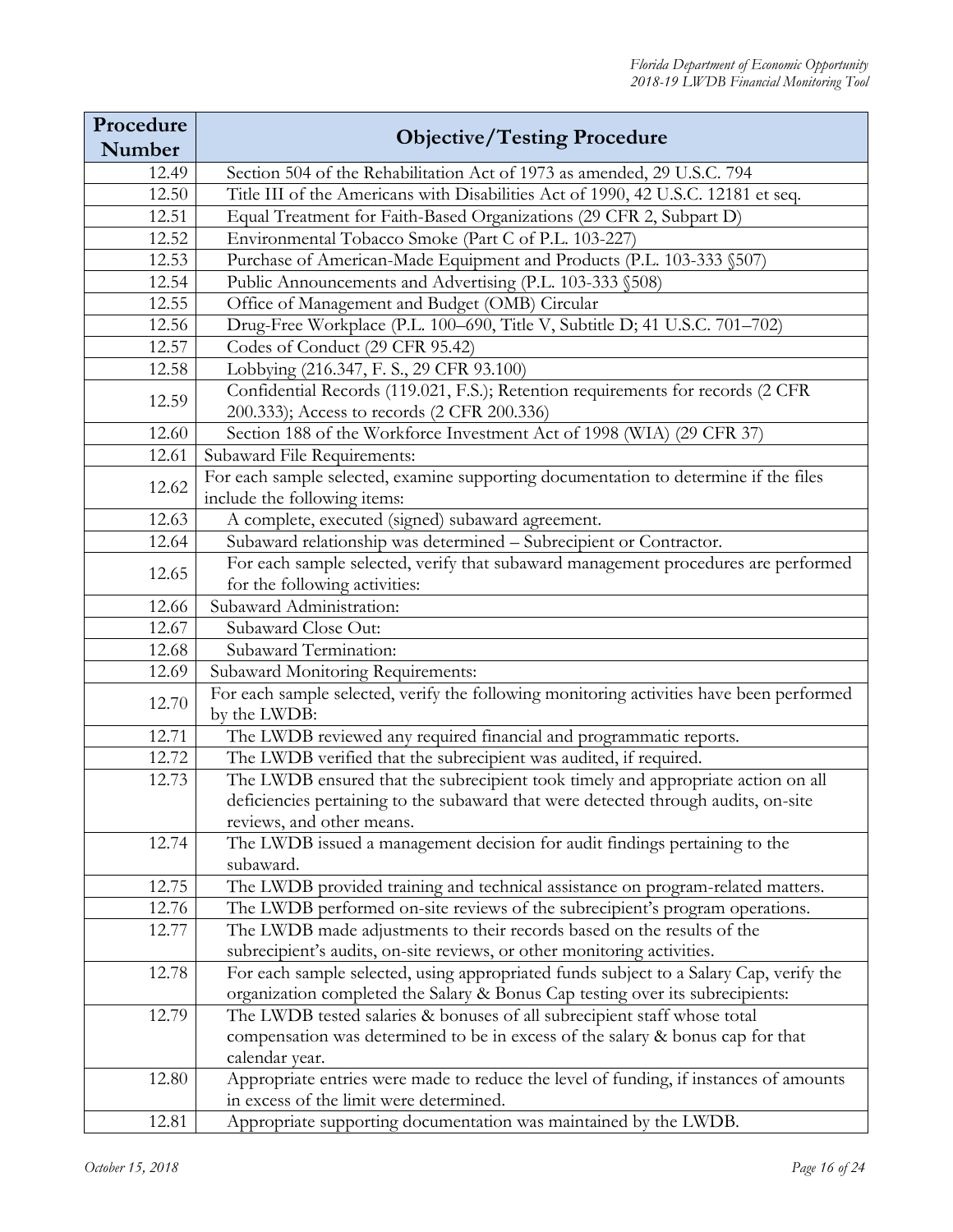| Procedure<br><b>Number</b> | <b>Objective/Testing Procedure</b>                                                                                                                                                                                                                                                                                                                                                                                                                                                                                                                      |
|----------------------------|---------------------------------------------------------------------------------------------------------------------------------------------------------------------------------------------------------------------------------------------------------------------------------------------------------------------------------------------------------------------------------------------------------------------------------------------------------------------------------------------------------------------------------------------------------|
| 12.82                      | Document findings, issues of non-compliance, observations or technical assistance, as<br>appropriate.                                                                                                                                                                                                                                                                                                                                                                                                                                                   |
| 13.0                       | <b>Property Management</b>                                                                                                                                                                                                                                                                                                                                                                                                                                                                                                                              |
| 13.1                       | Obtain and review policies and procedures and other documentation to determine<br>whether the LWDB addresses the following prior approval requirements for Equipment<br>and other Capital Expenditures:                                                                                                                                                                                                                                                                                                                                                 |
| 13.2                       | Capital expenditures for general purpose equipment, buildings, and land are<br>unallowable as direct charges, except with the prior written approval from DEO.                                                                                                                                                                                                                                                                                                                                                                                          |
| 13.3                       | Capital expenditures for special purpose equipment are allowable as direct costs,<br>provided that items with a unit cost of \$5,000 or more have the prior written<br>approval from DEO.                                                                                                                                                                                                                                                                                                                                                               |
| 13.4                       | Capital expenditures for improvements to land, buildings, or equipment which<br>materially increase their value or useful life are unallowable as a direct cost except<br>with the prior written approval from DEO.                                                                                                                                                                                                                                                                                                                                     |
| 13.5                       | Special arrangements and alterations costs incurred specifically for a Federal award<br>are allowable as a direct cost with the prior approval from DEO.                                                                                                                                                                                                                                                                                                                                                                                                |
| 13.6                       | Obtain and review policies and procedures and other documentation to determine<br>whether the LWDB addresses the following requirements for Federally-owned and<br>Exempt property:                                                                                                                                                                                                                                                                                                                                                                     |
| 13.7                       | The LWDB has policies and procedures that address the requirements for federally-<br>owned property identified in 2 CFR 200.312(a).                                                                                                                                                                                                                                                                                                                                                                                                                     |
| 13.8                       | The LWDB has policies and procedures that address the requirements for federally-<br>owned property identified in 2 CFR 200.312(b).                                                                                                                                                                                                                                                                                                                                                                                                                     |
| 13.9                       | The LWDB has policies and procedures that address the requirements for federally-<br>owned property identified in 2 CFR 200.312(c).                                                                                                                                                                                                                                                                                                                                                                                                                     |
| 13.10                      | Obtain and review policies and procedures and other documentation to determine<br>whether the LWDB addresses the following requirements for Equipment and Other<br>Capital Expenditures:                                                                                                                                                                                                                                                                                                                                                                |
| 13.11                      | Title requirements for equipment acquired with federal awards identified in 2 CFR<br>200.313 (a). (Does tile vest w/ LWDB?)                                                                                                                                                                                                                                                                                                                                                                                                                             |
| 13.12                      | Address the Use requirements for equipment acquired with federal awards identified<br>in 2 CFR 200.313 (c).                                                                                                                                                                                                                                                                                                                                                                                                                                             |
| 13.13                      | The LWDB completes the following Management requirements for equipment acquired<br>with federal awards identified in 2 CFR 200.313 (d).                                                                                                                                                                                                                                                                                                                                                                                                                 |
| 13.14                      | Property records must be maintained that include a description of the property, a<br>serial number or other identification number, the source of funding for the<br>property (including the FAIN), who holds title, the acquisition date, and cost of the<br>property, percentage of Federal participation in the project costs for the Federal award<br>under which the property was acquired, the location, use and condition of the<br>property, and any ultimate disposition data including the date of disposal and sale price<br>of the property. |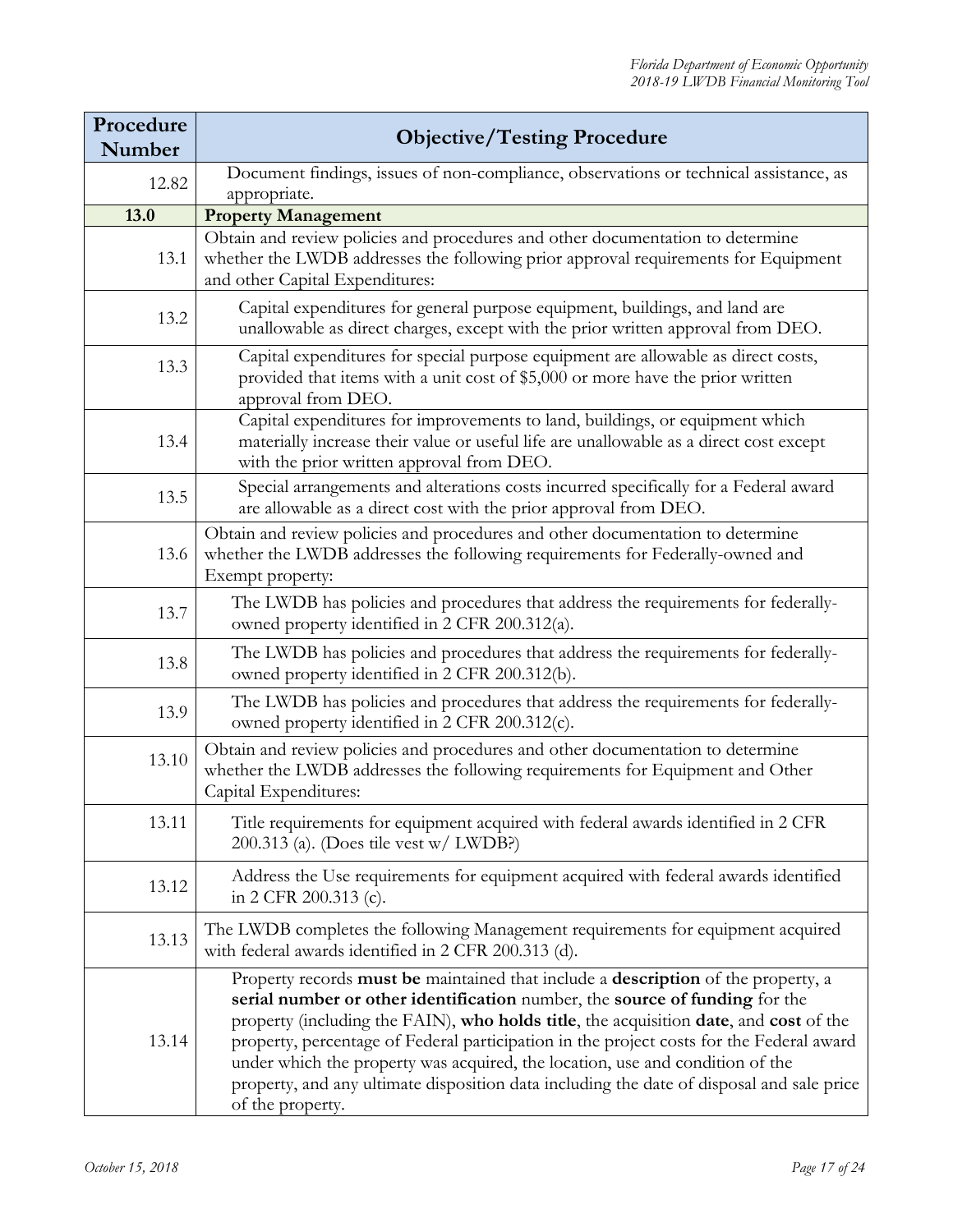| Procedure<br>Number | <b>Objective/Testing Procedure</b>                                                                                                                                                           |
|---------------------|----------------------------------------------------------------------------------------------------------------------------------------------------------------------------------------------|
| 13.15               | A physical inventory of the property must be taken and the results reconciled with the<br>property records at least once every two years.                                                    |
| 13.16               | A control system must be developed to ensure adequate safeguards to prevent loss,<br>damage, or theft of the property. Any loss, damage, or theft must be investigated.                      |
| 13.17               | Adequate maintenance procedures must be developed to keep the property in good<br>condition.                                                                                                 |
| 13.18               | If the LWDB is authorized or required to sell the property, proper sales procedures<br>must be established to ensure the highest possible return.                                            |
| 13.19               | The organization completes the following Disposition requirements for equipment<br>acquired with federal awards identified in 2 CFR 200.313 (e).                                             |
| 13.20               | Equipment with a current per unit fair market value of \$5,000 or less are retained, sold<br>or otherwise disposed of with no further obligation to DEO.                                     |
| 13.21               | Equipment with a current per-unit fair-market value in excess of \$5,000 may be<br>retained by the organization or sold. The organization will request disposition<br>instructions from DEO. |
| 13.22               | The LWDB may transfer title to the property to another LWDB.                                                                                                                                 |
| 13.23               | Document findings, issues of non-compliance, observations or technical assistance, as<br>appropriate.                                                                                        |
| 14.0                | <b>Disbursement Testing</b>                                                                                                                                                                  |
| 14.1                | For all disbursement samples, verify the compliance requirements set forth for each item<br>selected:                                                                                        |
| 14.2                | Disbursement complies with applicable Federal cost principles.                                                                                                                               |
| 14.3                | Disbursement complies with applicable grant requirements.                                                                                                                                    |
| 14.4                | LWDB reviewed and approved the expenditure in accordance with its policies.                                                                                                                  |
| 14.5                | When applicable, Prior Approval was obtained in compliance with DEO's "Prior<br>Approval Guidance for DEO Workforce Subrecipients".                                                          |
| 14.6                | Disbursement complies with the period of availability.                                                                                                                                       |
| 14.7                | Related party transactions comply with 445.007(11), FS and CareerSource Florida<br>(CSF) Contracting Policy.                                                                                 |
| 14.8                | Supporting documentation provided is sufficient to verify compliance with applicable<br>laws, rules and regulations                                                                          |
| 14.9                | Correctly allocated/charged and supporting documentation clearly identifies the<br>programs and activities benefiting from the costs                                                         |
| 14.10               | Disbursement was properly recorded in the general ledger and classified correctly (i.e.,<br>grant, program vs administrative, cost allocation).                                              |
| 14.11               | For Credit Card transactions, perform the following additional testing:                                                                                                                      |
| 14.12               | Review the monthly credit card activity reports/statements, subsidiary ledgers, and<br>supporting documentation and review for unusual purchases.                                            |
| 14.13               | Determine if the LWDB performs a reconciliation for credit card accounts and reviews<br>transactions prior to processing payments                                                            |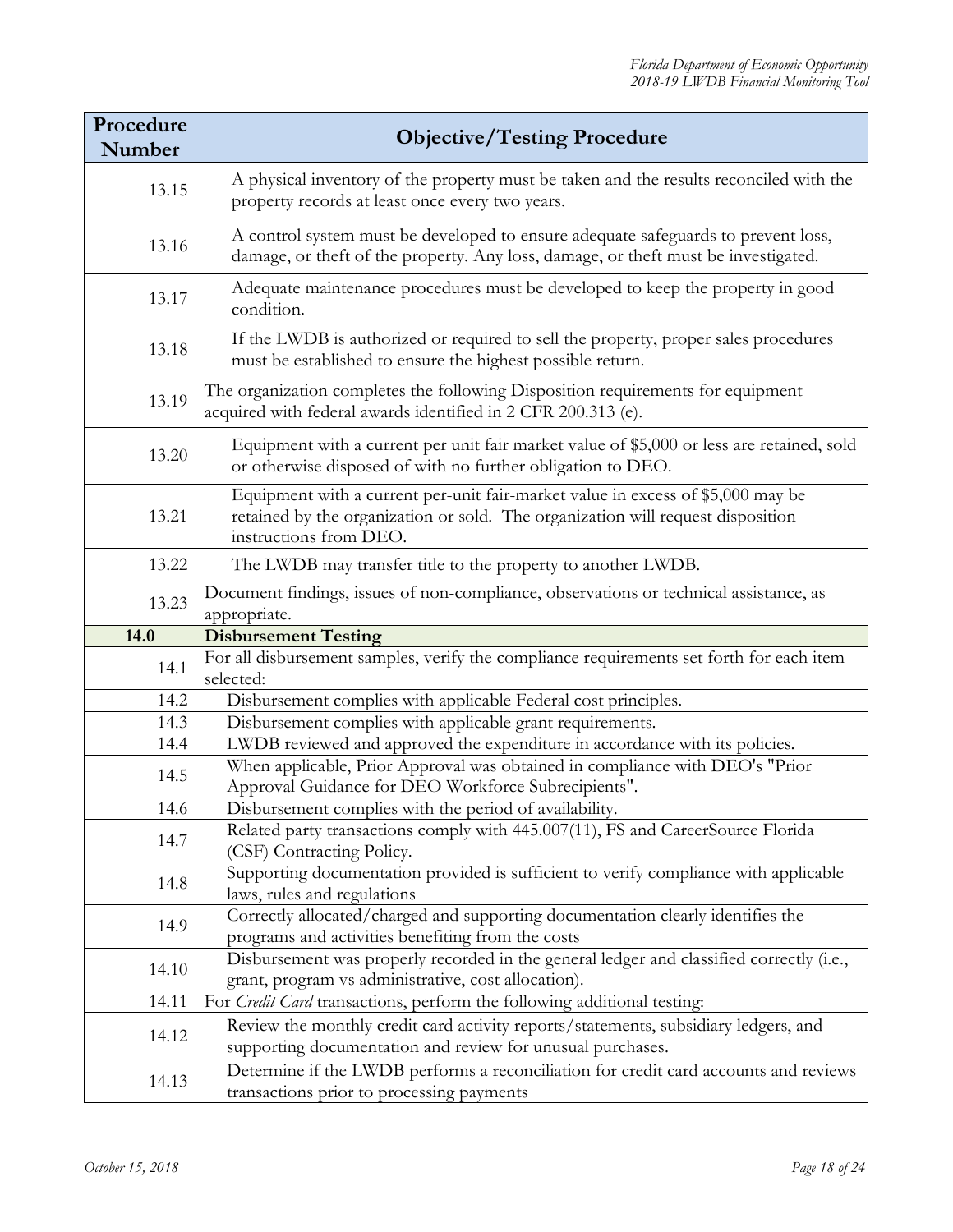| Procedure<br>Number | <b>Objective/Testing Procedure</b>                                                                                                                                                       |
|---------------------|------------------------------------------------------------------------------------------------------------------------------------------------------------------------------------------|
| 14.14               | Determine whether the LWDB follows-up with credit card users for questionable<br>transactions. (Example: the organization takes steps to recover charges for non-work-<br>related items) |
| 14.15               | For Travel Reimbursement test items, perform the following additional testing:                                                                                                           |
| 14.16               | Review travel related costs and supporting documentation for compliance with F.S.<br>112.061, F.A.C. 69I-42 and LWDB travel policies.                                                    |
| 14.17               | Document findings, issues of non-compliance, observations or technical assistance, as<br>appropriate.                                                                                    |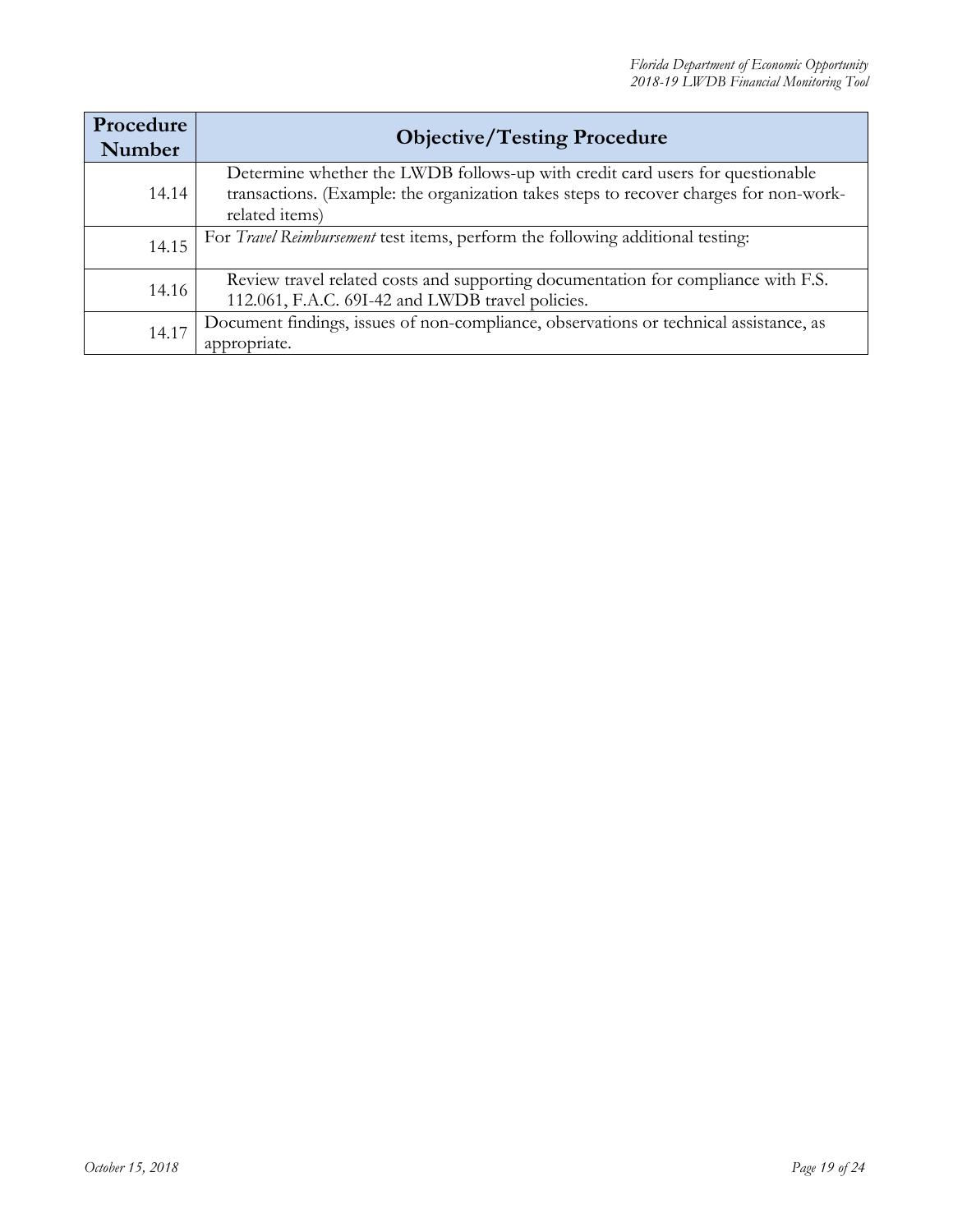### <span id="page-19-0"></span>**SECTION 3 – BASIS OR SOURCE**

This section describes the documents or sources of information to be reviewed or relied upon in performing testing procedures. The information provided includes federal requirements, state requirements, and LWDB policies and procedures. The monitoring team will use these and any other pertinent information in determining whether the Objective and Purpose is met.

| Prior Year Corrective Action Follow-up<br>1.0                                                     |  |  |
|---------------------------------------------------------------------------------------------------|--|--|
| Prior Year Monitoring Report                                                                      |  |  |
| Prior Year Approved Preventive / Corrective Action Plan                                           |  |  |
| Other supporting documentation provided onsite to corroborate resolution                          |  |  |
| DEO/LWDB Grantee-Subgrantee Agreement-Fiscal and Administrative Controls - Section E              |  |  |
| Financial Management Systems Processes<br>2.0                                                     |  |  |
| 2 CFR 200.302 Financial Management                                                                |  |  |
| 29 CFR 95.21 (USDOL), 45 CFR 74.21 (USHHS), or 7 CFR 3019.21 (USDA) - Standards for Financial     |  |  |
| Management Systems (Non-Profits)                                                                  |  |  |
| 29 CFR 97.20 (USDOL), 45 CFR 92.20 (USHHS), or 7 CFR 3016.20 (USDA) - Standards for Financial     |  |  |
| Management Systems (State & Local Governments)                                                    |  |  |
| <b>LWDB</b> Policies and Procedures                                                               |  |  |
| LWDB Internal Control Questionnaire responses                                                     |  |  |
| Financial Management (staff interviews)                                                           |  |  |
| Other source documents provided by the LWDB                                                       |  |  |
| ETA One-Stop Comprehensive Financial Management Technical Assistance Guide, Part II, Updated July |  |  |
| 2011                                                                                              |  |  |
| DEO/LWDB Grantee-Subgrantee Agreement-Exhibit E - Sections I and X (SOX, Section 1102, Section    |  |  |
| 1512 of Title 18, USC)                                                                            |  |  |
| Internal Control Environment<br>3.0                                                               |  |  |
| LWDB-Internal Control Questionnaire and Assessment                                                |  |  |
| 2 CFR 200.303 Internal Controls                                                                   |  |  |
| 29 CFR 95.21 (USDOL), 45 CFR 74.21 (USHHS), or 7 CFR 3019.21 (USDA) - Standards for Financial     |  |  |
| Management Systems (Non-Profits)                                                                  |  |  |
| 29 CFR 97.20 (USDOL), 45 CFR 92.20 (USHHS), or 7 CFR 3016.20 (USDA) - Standards for Financial     |  |  |
| Management Systems (State & Local Governments)                                                    |  |  |
| ETA One-Stop Comprehensive Financial Management Technical Assistance Guide, Part II, Updated July |  |  |
| 2011                                                                                              |  |  |
| DEO/LWDB Grantee-Subgrantee Agreement-Exhibit E - Sections I, XII and XIII and Exhibit D Part     |  |  |
| IV.                                                                                               |  |  |
| 4.0<br>Cash Management and Revenue Recognition                                                    |  |  |
| 2 CFR 200.302 Financial Management                                                                |  |  |
| 2 CFR 200.305 Payment                                                                             |  |  |
| 2 CFR 200.307 Program Income                                                                      |  |  |
| 29 CFR 95.21 (USDOL), 45 CFR 74.21 (USHHS), or 7 CFR 3019.21 (USDA) - Standards for Financial     |  |  |
| Management Systems (Non-Profits)                                                                  |  |  |
| 29 CFR 97.20 (USDOL), 45 CFR 92.20 (USHHS), or 7 CFR 3016.20 (USDA) - Standards for Financial     |  |  |
| Management Systems (State & Local Governments)                                                    |  |  |
| 29 CFR 95.22 (USDOL), 45 CFR 74.22 (USHHS), or 7 CFR 3019.22 (USDA) - Payment (Non-Profits)       |  |  |
|                                                                                                   |  |  |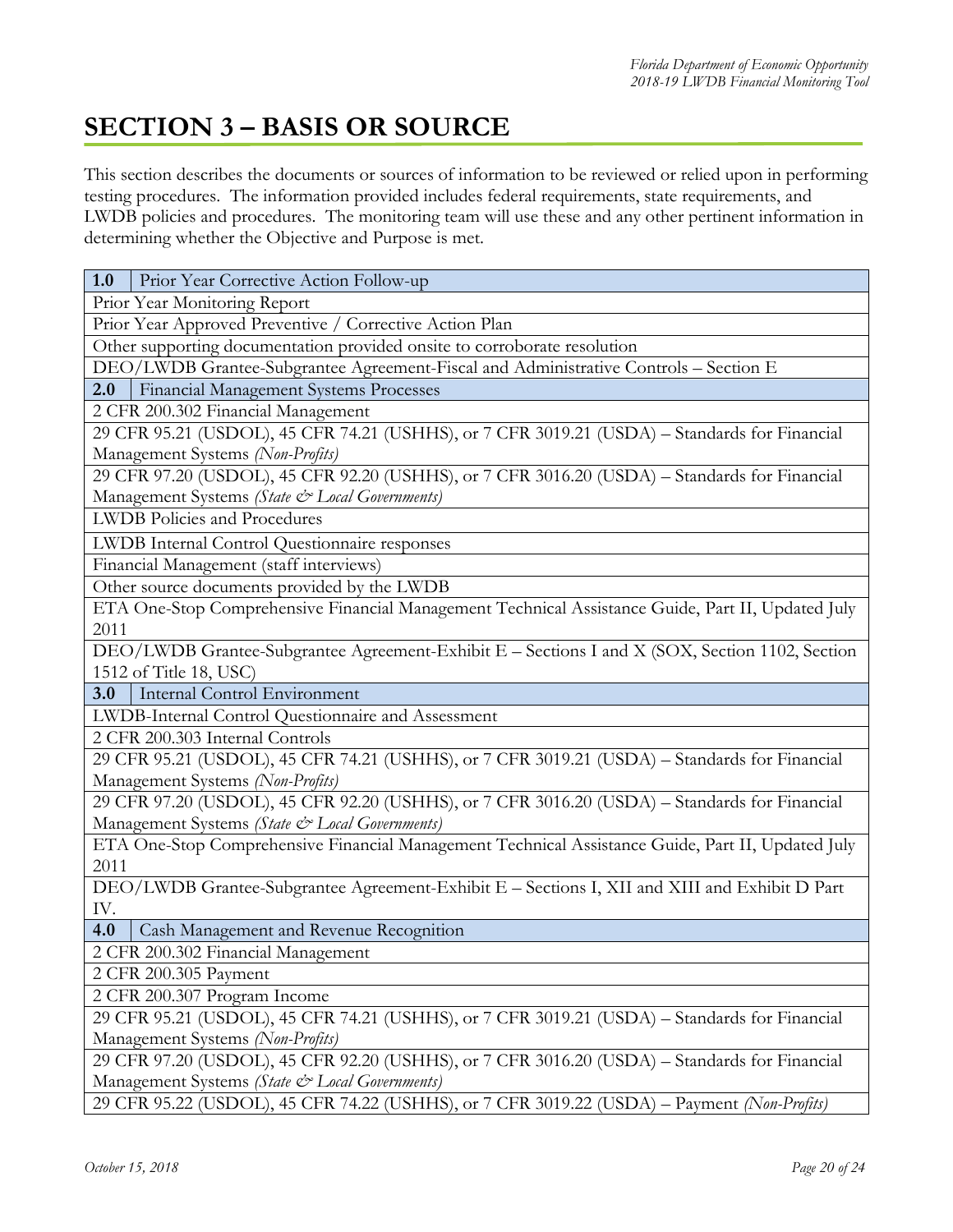29 CFR 97.21 (USDOL), 45 CFR 92.21 (USHHS), or 7 CFR 3016.21 (USDA) – Payment *(State & Local Governments)*

29 CFR 95.24 (USDOL), 45 CFR 74.24 (USHHS), or 7 CFR 3019.24 (USDA) – Program Income *(Non-Profits)*

29 CFR 97.25 (USDOL), 45 CFR 92.25 (USHHS), or 7 CFR 3016.25 (USDA) – Program Income *(State & Local Governments)*

LWDB-Internal Control Questionnaire and Assessment

LWDB's Policies and Procedures Related to Cash Management and Revenue Recognition

Bank Statements and Reconciliations

Cash Draw / Invoice and Supporting Documentation

ETA One-Stop Comprehensive Financial Management Technical Assistance Guide, Part II, Updated July 2011

DEO/LWDB Grantee-Subgrantee Agreement-Exhibit E – Sections I and XVIII

**5.0** SERA Reporting and Reconciliation

29 CFR 95.21 (USDOL), 45 CFR 74.21(USHHS), and 7 CFR 3019.21 (USDA) – Standards for Financial Management Systems *(Non-Profits)*

29 CFR 97.20 (USDOL), 45 CFR 92.20 (USHHS), and 7 CFR 3016.20 (USDA) – Standards for Financial Management Systems *(State & Local Governments)*

29 CFR 95.52-.53 (USDOL), 45 CFR 74.52-.53 (USHHS), and 7 CFR 3019.52-.53 (USDA) – Financial Reporting & Records Retention *(Non-Profits)*

29 CFR 97.41-42 (USDOL), 45 CFR 74.41-42 (USHHS), and 7 CFR 3016.41-42 (USDA) – Financial Reporting & Records Retention *(State & Local Governments)*

29 CFR 95.71 (USDOL), 45 CFR 74.71 (USHHS), and 7 CFR 3019.71 – Closeout Procedures *(Non-Profits)*

29 CFR 97.50, (USDOL), 45 CFR 92.50 (USHHS), and 7 CFR 3016.50 (USDA) Closeout Procedures *(State & Local Governments)*

LWDB's Notice of Funding Availability (grant award) from DEO

Agency Instructions: Financial Management User Manual (OSMIS)

LWDB's Policies and Procedures related to SERA reconciliation

**6.0** Prepaid Program Items

29 CFR 95.21 (USDOL), 45 CFR 74.21 (USHHS), and 7 CFR 3019.21 (USDA) – Standards for Financial Management Systems *(Non-Profits)*

29 CFR 97.20 (USDOL), 45 CFR 92.20 (USHHS), and 7 CFR 3016.20 (USDA) – Standards for Financial Management Systems *(State & Local Governments)*

LWDB's Policies and Procedures related to prepaid program items

DEO Financial Guidance - FG-04-043 Final Guidance on Prepayment of Costs (7-23-04)

LWDB-Internal Control Questionnaire and Assessment

**7.0** General Ledger and Cost Allocation Statistics Review

2 CFR Part 200, Uniform Administrative Requirements, Cost Principles, and Audit Requirements for Federal Awards

29 CFR 95.21 (USDOL), 45 CFR 74.21 (USHHS), or 7 CFR 3019.21 (USDA) – Standards for Financial Management Systems *(Non-Profits)*

29 CFR 97.20 (USDOL), 45 CFR 92.20 (USHHS), or 7 CFR 3016.20 (USDA) – Standards for Financial Management Systems *(State & Local Governments)*

Cost Allocation Plan

Technical Assistance Guide (TAG), Parts I and II

Costs are appropriately classified as administrative or programmatic, in accordance with WIA requirements; 20 CFR 667.220(b)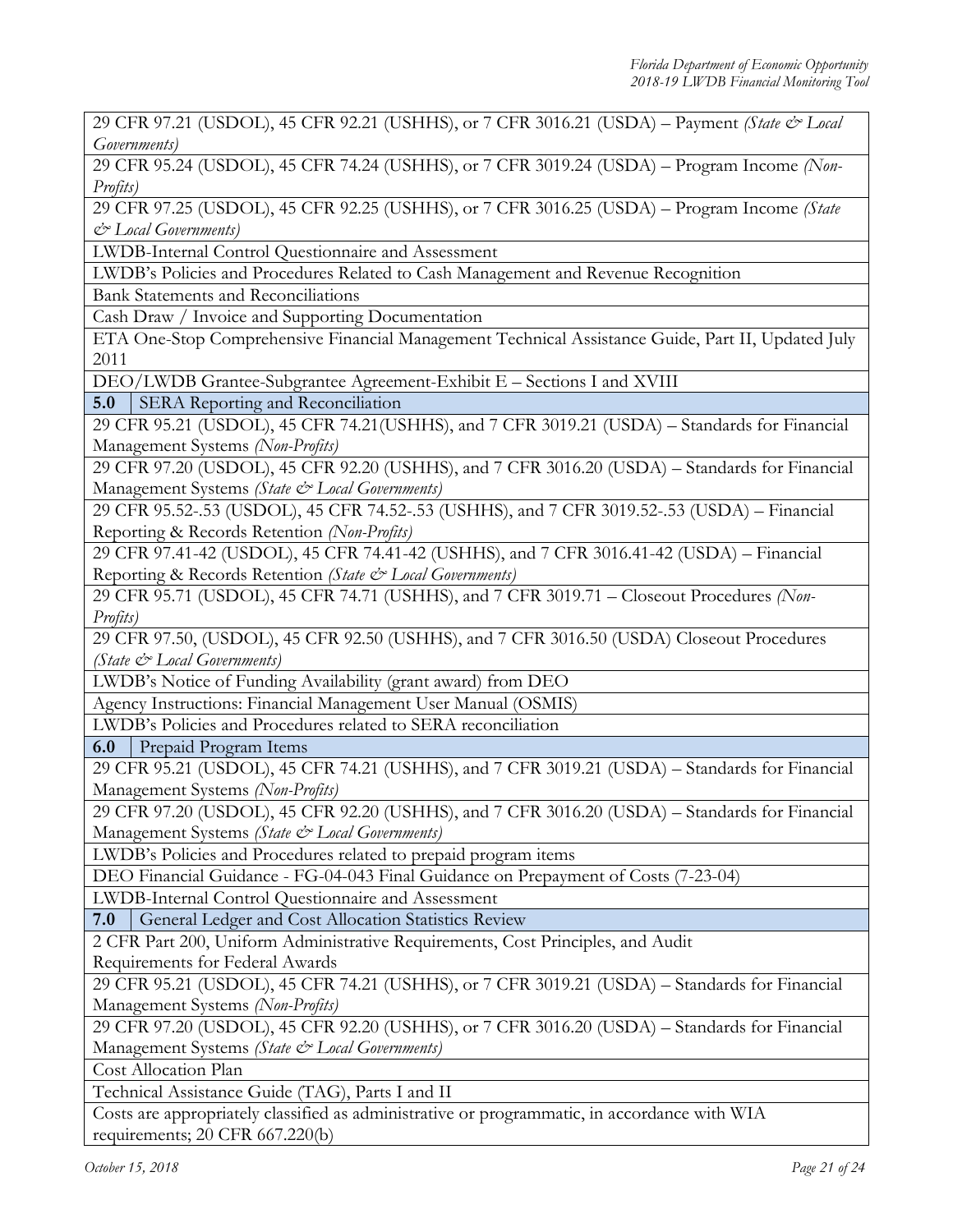DEO/LWDB Grantee-Subgrantee Agreement-Exhibit E – Sections I and II

**8.0** Payroll and Personnel Activity Report (PAR) Testing

2 CFR 200.413 Direct Cost

2 CFR 200.430 Compensation – personal services

2 CFR 200.431 Compensation – fringe benefits

DEO Financial Guidance – DEO FG 05-050 – Final Guidance – Cost Allocation Plan Procedures (8-17- 05)

29 CFR 95.21 (USDOL), 45 CFR 74.21 (USHHS), or 7 CFR 3019.21 (USDA) – Standards for Financial Management Systems *(Non-Profits)*

29 CFR 97.20 (USDOL), 45 CFR 92.20 (USHHS), or 7 CFR 3016.20 (USDA) – Standards for Financial Management Systems *(State & Local Governments)*

Cost Allocation Plan

LWDB-Internal Control Questionnaire and Assessment

ETA One-Stop Comprehensive Financial Management Technical Assistance Guide, Part II, Updated July 2011

DEO/LWDB Grantee-Subgrantee Agreement-Exhibit E – Sections I and II

**9.0** Salary and Bonus Cap Testing

DEO Salary & Bonus Cap Guidance

LWDB's Annual Salary & Bonus Cap Certification

Public Law 109-234, Section 7013; Laws of Florida Ch. 2018-19; Specific Appropriation 2182

DEO/LWDB Grantee-Subgrantee Agreement-Exhibit E – Section XVI

10.0 Purchasing

29 CFR 95.40-.48 (USDOL), 45 CFR 74.40-.48 (USHHS), or 7 CFR 3019.40-.48 (USDA) – Procurement Standards *(Non-Profits)*

29 CFR 97.36 (USDOL), 45 CFR 92.36 (USHHS), or 7 CFR 3016.36 – Procurement *(State & Local Governments)*

Section 112.313 – Standards of conduct

2 CFR 200.317-326 Procurement Standards; Appendix II (H); 2 CFR 180.220

20 CFR 667.200 – WIA Administrative Provisions

29 CFR 95.21 (USDOL), 45 CFR 74.21 (USHHS), or 7 CFR 3019.21 (USDA) – Standards for Financial Management Systems *(Non-Profits)*

29 CFR 97.20 (USDOL), 45 CFR 92.20 (USHHS), or 7 CFR 3016.20 (USDA) – Standards for Financial Management Systems *(State & Local Governments)*

LWDB's Procurement Procedures

LWDB-Internal Control Questionnaire and Assessment

DEO Financial Guidance – DEO FG 11-069 – Guidance on Prior Approval Procedures

ETA One-Stop Comprehensive Financial Management Technical Assistance Guide, Part II, Updated July 2011

DEO/LWDB Grantee-Subgrantee Agreement-Exhibit E – Section III

**11.0** Contracting / Contract Monitoring (Goods and Services for the LWDB's own use)

2 CFR 200.201 – Use of Grant Agreements (including fixed amount awards), cooperative agreements, and contracts

2 CFR 200.318 – General Procurement Standards

2 CFR 200.323 – Contract Cost and Price

2 CFR 200.326 – Contract Provisions

2 CFR 200.330 – Subrecipient and Contractor Determinations

20 CFR 667.200 – Administrative Rules, Costs & Limitations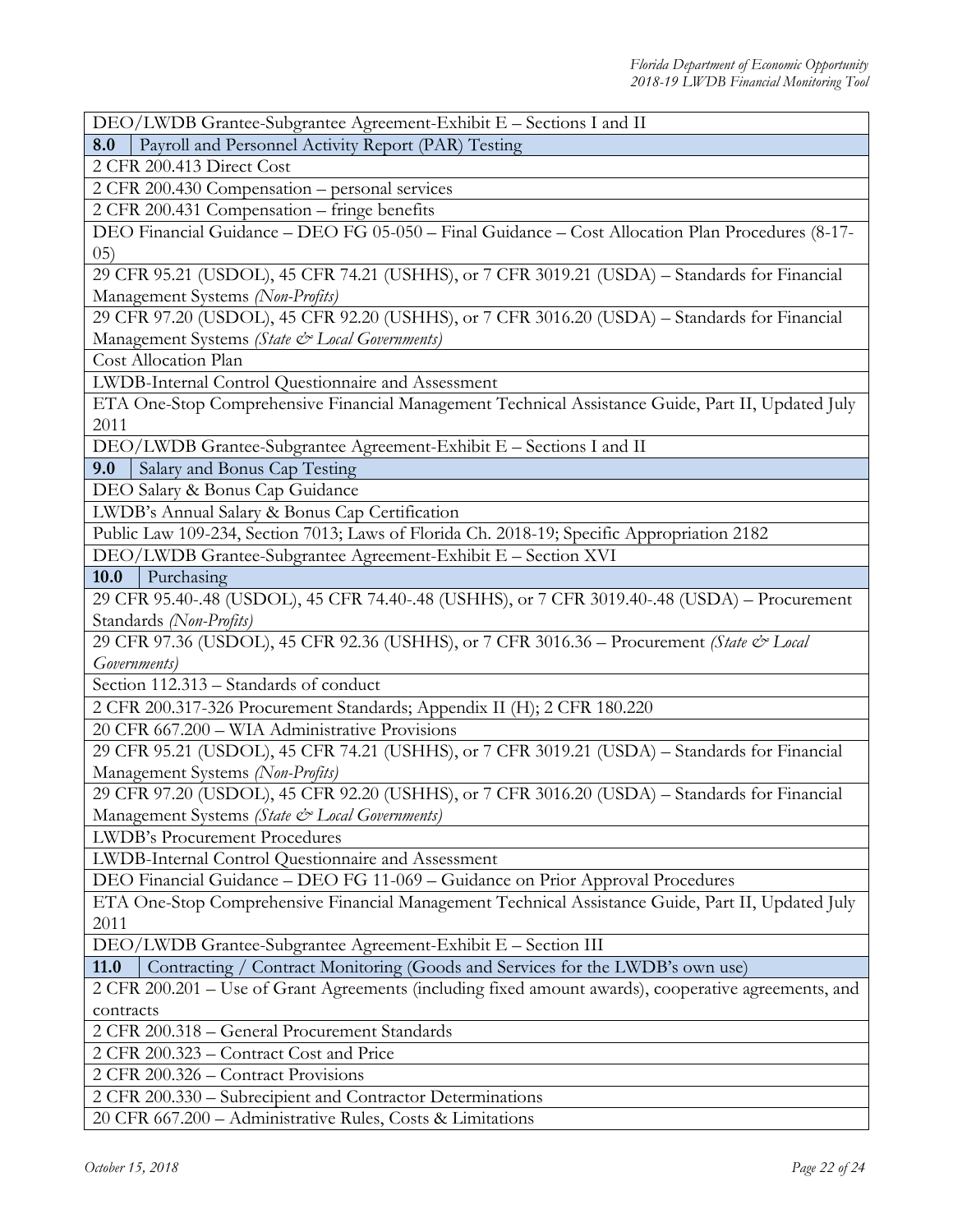29 CFR 95.47 & .48 (USDOL), 45 CFR 74.47 & .48 (USHHS), or 7 CFR 3019.47 & .48 (USDA) – Contract Administration and Contract Provisions *(Non-Profits)*

29 CFR 95,45 CFR 74, or 7 CFR 3019 Appendix A – Contract Provisions

2 CFR Appendix II to Part 200 – Contract Provisions for non-Federal Entity Contracts Under Federal Awards

29 CFR 97.36, 45 CFR 92.36, or 7 CFR Part 3016.36 – Procurement

OMB Circular A-133, Section .400(d) – Pass-through Entity Responsibilities

29 CFR 95.21 (USDOL), 45 CFR 74.21 (USHHS), or 7 CFR 3019.21 (USDA) – Standards for Financial Management Systems *(Non-Profits)*

29 CFR 97.20 (USDOL), 45 CFR 92.20 (USHHS), or 7 CFR 3016.20 (USDA) – Standards for Financial Management Systems *(State & Local Governments)*

Contract Definitions - 29 CFR 95.2 (i); 41 CFR 60-1.3; 48 CFR 2.101

LWDB's Contracting Procedures

LWDB-Internal Control Questionnaire and Assessment

ETA One-Stop Comprehensive Financial Management Technical Assistance Guide, Part II, Updated July 2011

DEO/LWDB Grantee-Subgrantee Agreement-Exhibit E – Section III and XIX

**12.0** Subawarding / Subrecipient Monitoring (Services for carrying out a portion of the Federal award) 20 CFR 667 – Administrative Provisions Under Title I of the Workforce Investment Act

29 CFR 95.21 (USDOL), 45 CFR 74.21 (USHHS), or 7 CFR 3019.21 (USDA) – Standards for Financial Management Systems *(Non-Profits)*

29 CFR 97.20 (USDOL), 45 CFR 92.20 (USHHS), or 7 CFR 3016.20 (USDA) – Standards for Financial Management Systems *(State & Local Governments)*

29 CFR 95.50, .51, & .53 (USDOL), 45 CFR 74.50, .51, & .53 (USHHS), or 7 CFR 3019.50, .51, & .53 (USDA) – Reports and Records *(Non-Profits)*

2 CFR 200.201 – Use of Grant Agreements (including fixed amount awards), cooperative agreements, and contracts

2 CFR 200.300 – Statutory and National Policy Requirements

2 CFR 200.330-332, Subrecipient Monitoring and Management

2 CFR 200.343 - Closeout

2 CFR 175 – Trafficking Victims Protection Act of 2000

29 CFR 96.53 – Audit Resolution Generally

29 CFR 96.54 – Responsibility for Subrecipient Audits

LWDB's Subrecipient Monitoring Plan

LWDB's Policies and Procedures

LWDB-Internal Control Questionnaire and Assessment

ETA One-Stop Comprehensive Financial Management Technical Assistance Guide, Part II, Updated July 2011

DEO/LWDB Grantee-Subgrantee Agreement-Exhibit E – Sections VII and XVI

**13.0** Property Management

LWDB's Internal Control Questionnaire Responses

LWDB's Policies and Procedures

2 CFR 200.310-316, Property Standards

2 CFR 200.439 – Equipment and other capital expenditures

2 CFR 200.462 – Rearrangement and reconversion costs

29 CFR 95.30-.37 (USDOL), 45 CFR 74.30-.37 (USHHS), or 7 CFR 3019.30-.37 (USDA) – Property Standards